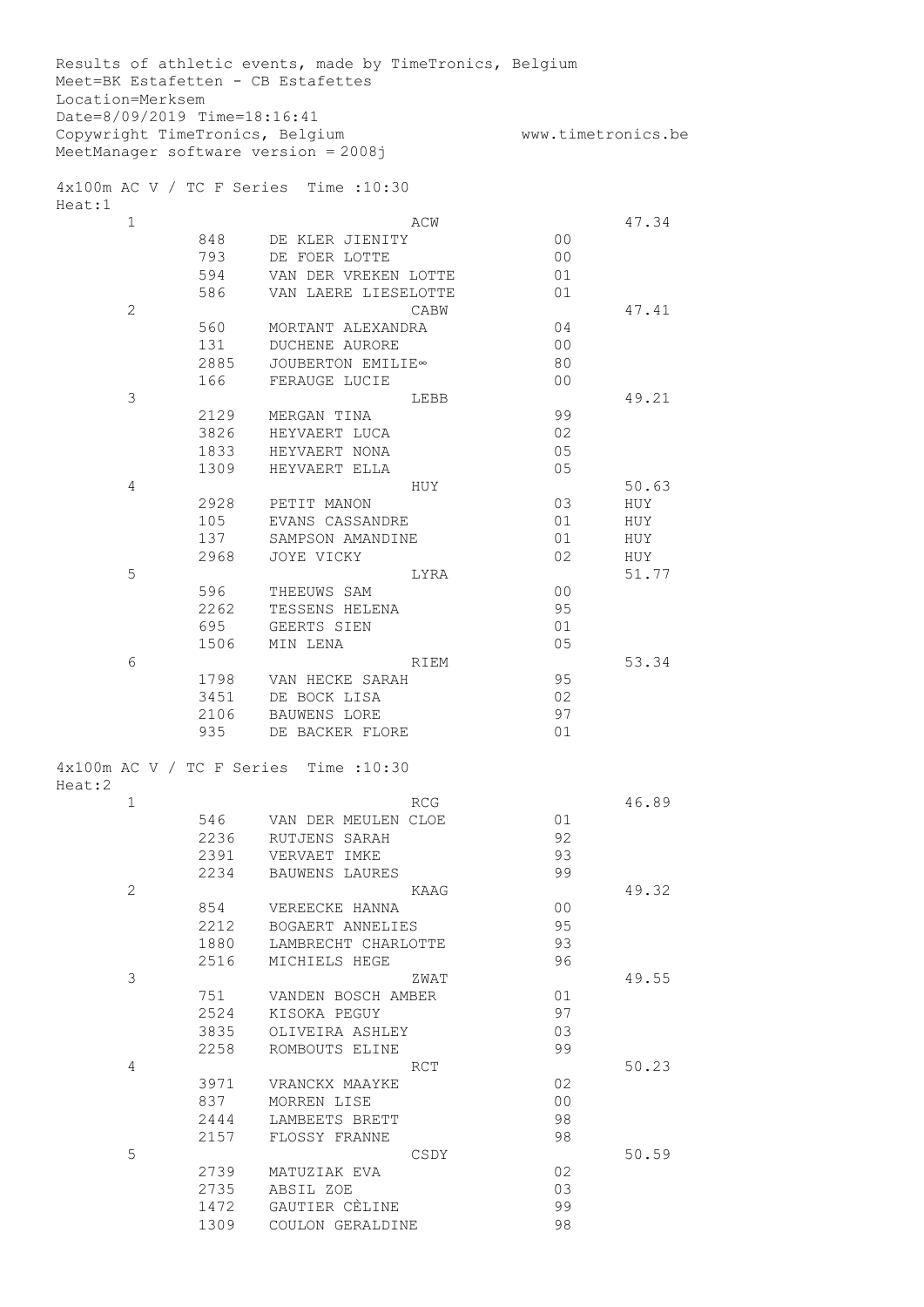|        | 6            |      | ACLO                                             |                | 51.13 |       |
|--------|--------------|------|--------------------------------------------------|----------------|-------|-------|
|        |              | 61   | VAN DEN ABEELE LAURE                             | 0 <sub>0</sub> |       |       |
|        |              | 214  | TSHIAMALA BITOTA SARAH-DA                        | 0 <sub>0</sub> |       |       |
|        |              | 123  | ZGAJEWSKI CHARLINE                               | 0 <sub>0</sub> |       |       |
|        |              | 206  | CHARRON LOLA                                     | 05             |       |       |
|        |              |      |                                                  |                |       |       |
| Heat:1 |              |      | $4 \times 100$ m AC M - TC H Series Time : 10:48 |                |       |       |
|        | $\mathbf 1$  |      | LYRA                                             |                | 41.25 | OPnts |
|        |              | 2643 | MORO BABA JORIS                                  | 94             |       |       |
|        |              | 2634 | IGUACEL CHRISTIAN                                | 96             |       |       |
|        |              | 3147 | BROOTHAERTS MATHIAS                              | 94             |       |       |
|        |              | 2636 | VERHERSTRAETEN SIMON                             | 99             |       |       |
|        | $\mathbf{2}$ |      | OLSE                                             |                | 41.83 |       |
|        |              | 2793 | ANOUKU ABDUL RAHMAN                              | 98             |       |       |
|        |              | 2254 | HOFMANS VICTOR                                   | 94             |       |       |
|        |              | 2252 | GABRIÎLS ALEXANDER                               | 98             |       |       |
|        |              | 2256 | CALLUY DYLAN                                     | 94             |       |       |
|        | 3            |      | CRAC                                             |                | 42.36 | OPnts |
|        |              | 1606 | DURANT THOMAS                                    | 94             |       |       |
|        |              | 1681 | MABILLE FLORENT                                  | 96             |       |       |
|        |              |      |                                                  |                |       |       |
|        |              | 1425 | ROSITANO THEO                                    | 99             |       |       |
|        |              | 161  | DEHOUT FLORAN                                    | 01             |       |       |
|        | 4            |      | KKS                                              |                | 44.04 | OPnts |
|        |              | 2560 | DENOLF OLIVIER                                   | 98             | KKS   |       |
|        |              | 2473 | MONSEREZ DYLAN                                   | 97             | KKS   |       |
|        |              | 3259 | ZEPHIRIN JOACHIM                                 | 85             | KKS   |       |
|        |              | 885  | LUYPAERT KEITH                                   | 0 <sup>0</sup> | KKS   |       |
|        | 5            |      | ATC                                              |                | 44.11 | OPnts |
|        |              | 1667 | RENARD VICTOR                                    | 98             | ATC   |       |
|        |              | 1698 | RONGY NICOLAS                                    | 97             | ATC   |       |
|        |              | 1973 | NICOLAS KEN                                      | 98             | ATC   |       |
|        |              | 2221 | PIRONET ODYSSEAS                                 | 02             | ATC   |       |
|        | 6            |      | VMOL                                             |                | 45.94 |       |
|        |              | 3070 | VERSMISSEN BART                                  | 87             |       |       |
|        |              | 3190 | GUISSE LAMINE                                    | 03             |       |       |
|        |              | 2943 | HOREMANS SEPPE                                   | 02             |       |       |
|        |              | 2281 | SLEGERS NIKO                                     | 96             |       |       |
|        |              |      | SER                                              |                | DNF   |       |
|        |              | 1578 | RENARD PIERRICK                                  | 95             |       |       |
|        |              | 1577 | LOUIS JEAN-MARIE                                 | 86             |       |       |
|        |              |      | 1509 PAQUOT JORDAN                               | 98             |       |       |
|        |              | 1608 | KOLA BIASU GUELORD                               | 93             |       |       |
|        |              |      |                                                  |                |       |       |
|        |              |      | 4x100m AC M - TC H Series Time : 10:48           |                |       |       |
| Heat:2 |              |      |                                                  |                |       |       |
|        | $\mathbf{1}$ |      | CABW                                             |                | 41.86 |       |
|        |              | 1620 | KUBA DI-VITA GAYLORD                             | 95             |       |       |
|        |              | 193  | PIENGEON HADRIEN                                 | 0 <sub>0</sub> |       |       |
|        |              | 1882 | TEKITSA KENFACK FRANK LO∞                        | 98             |       |       |
|        |              | 2699 | NIELSEN FREDERIK∞                                | 02             |       |       |
|        | $\mathbf{2}$ |      | SMAC                                             |                | 42.39 |       |
|        |              | 1512 | OTJACQUES ROMAIN                                 | 99             |       |       |
|        |              | 1813 | KAPENDA NATHAN                                   | 98             |       |       |
|        |              | 72   | GHISLAIN SÈBASTIEN                               | 0 <sub>0</sub> |       |       |
|        |              | 1814 | KAPENDA RAPHAEL                                  | 98             |       |       |
|        | 3            |      | WACO                                             |                | 42.41 | OPnts |
|        |              | 2336 | BREVERS HUGO                                     | 02             |       |       |
|        |              | 1502 | SNYDERS CAMILLE                                  | 97             |       |       |
|        |              | 1437 | SNYDERS ANTOINE                                  | 97             |       |       |
|        |              | 2250 | COLLIGNON JULES                                  | 03             |       |       |
|        | 4            |      | <b>RCT</b>                                       |                | 43.59 |       |
|        |              | 2676 | VERSTAPPEN BRECHT                                | 93             | RCT   |       |
|        |              | 2878 | VANHELLEMONT KOBE                                | 99             | RCT   |       |
|        |              | 3188 | ROOFTHOOFT ANDREAS                               | 96             | RCT   |       |
|        |              | 3624 | SERVAES STAN                                     | 02             | RCT   |       |
|        | 5            |      | LEBB                                             |                | 44.67 |       |
|        |              |      |                                                  |                |       |       |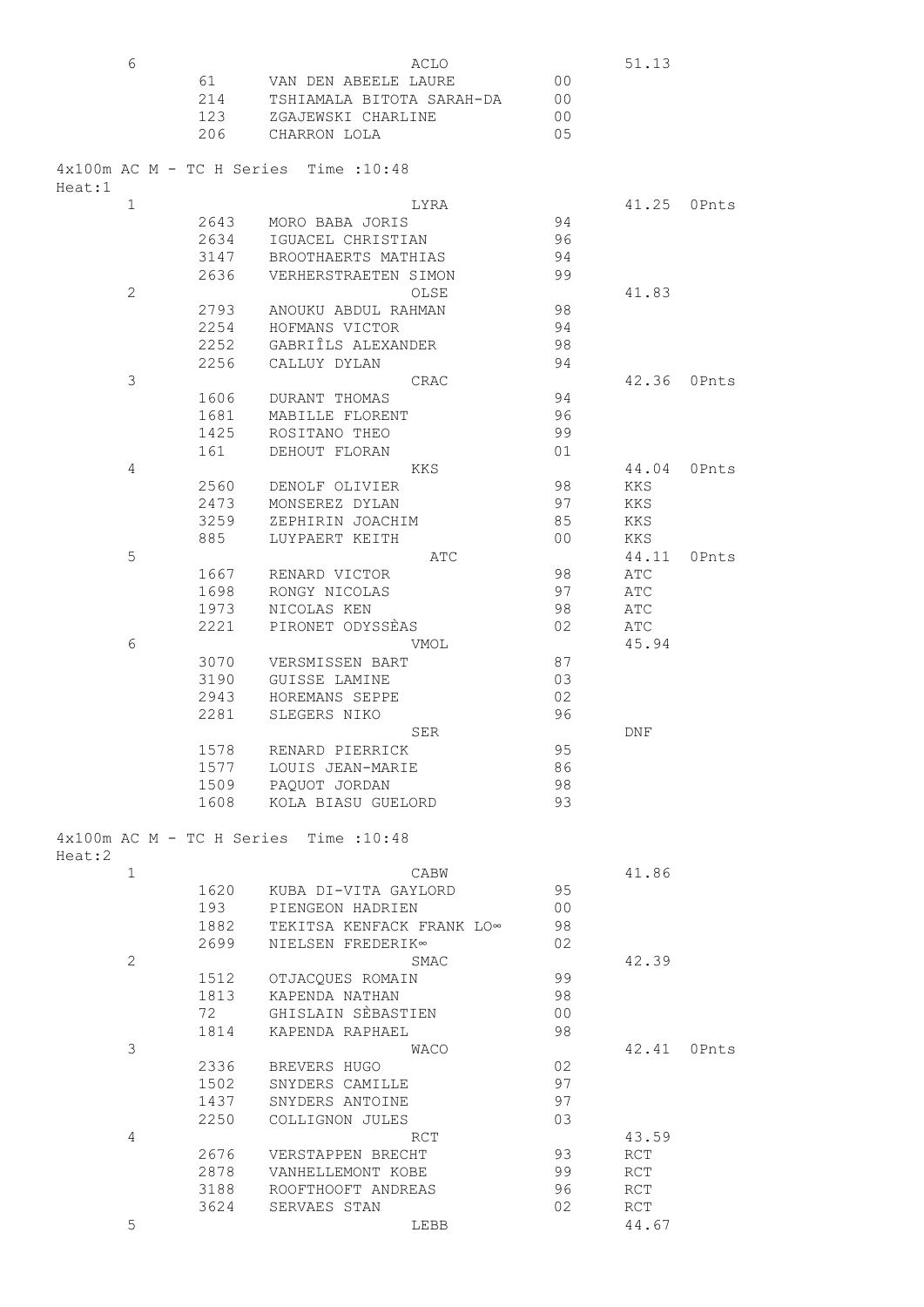|                                     | 1978 | 05<br>TORCK                   |                |       |               |
|-------------------------------------|------|-------------------------------|----------------|-------|---------------|
|                                     | 1477 | TEMMERMAN TIBE                | 05             |       |               |
|                                     | 2675 | BOGAERTS JONAS                | 94             |       |               |
|                                     | 7558 | VAN INGELGEM THOMAS           | 84             |       |               |
| 6                                   |      | LOOI                          |                | 44.69 | OPnts         |
|                                     | 2532 | HOOBERGS JESSE                | 96             |       |               |
|                                     | 535  | VAN HERCK SEEBE               | 01             |       |               |
|                                     | 2881 | BEMONG ARNE                   | 03             |       |               |
|                                     | 768  | MALUMGRÈ WARD                 | 0 <sub>0</sub> |       |               |
|                                     |      |                               |                |       |               |
|                                     |      | RESC                          |                | DNF   | OPnts         |
|                                     | 1388 | OKEOWO PEREDJO                | 99             |       |               |
|                                     | 2015 | KABUYA HUGUES                 | 97             |       |               |
|                                     | 1598 | SZERMAN MELVIN                | 97             |       |               |
|                                     | 101  | KASMI AMINE                   | 0 <sub>0</sub> |       |               |
| 4x100m Mas V Mas F Time : 11:04     |      |                               |                |       |               |
| Heat:1<br>$\mathbf 1$               |      | KAAG                          |                | 55.37 | $KB/CB$ 1     |
|                                     | 4593 | CASSIMAN INEKE                | 84             |       |               |
|                                     | 3875 | VAN DAMME PETRA               | 78             |       |               |
|                                     | 4340 | VAN DE STEENE JESSICA         | 83             |       |               |
|                                     |      |                               |                |       |               |
|                                     | 4543 | DE REU KATRIEN                | 84             |       |               |
| $\mathbf{2}$                        |      | RIEM                          |                | 56.59 | $KB/CB$ 2     |
|                                     | 4082 | <b>GHYSELEN TINE</b>          | 70             |       |               |
|                                     | 3816 | VAN HECKE HILDE               | 73             |       |               |
|                                     | 3940 | VERNIERS LEEN                 | 70             |       |               |
|                                     | 3766 | DE RYCKE NADIA                | 72             |       |               |
| 3                                   |      | LIER                          |                | 56.72 | $KB/CB$ 3     |
|                                     | 4404 | KERCKHOFFS ILSE               | 83             |       |               |
|                                     | 4405 | KONINCKX XENIA                | 78             |       |               |
|                                     | 4664 | PEENEN KATIA                  | 83             |       |               |
|                                     | 4683 | 0 <sub>0</sub>                |                |       |               |
| 4                                   |      | <b>SPBO</b>                   |                | 60.13 |               |
|                                     | 4332 | PIJNENBORG HILDE              | 73             |       |               |
|                                     | 3695 | MOENS MARIE                   | 55             |       |               |
|                                     | 3792 | VERMEIREN CINDY               | 73             |       |               |
|                                     | 4081 | VROEMANS ANOUK                | 77             |       |               |
| $4x100m$ Mas M - Mas H Time : 11:15 |      |                               |                |       |               |
| Heat:1                              |      |                               |                |       |               |
| $\mathbf 1$                         |      | ACW                           |                |       | 46.49 BK/CB 1 |
|                                     | 7625 | DUERINCK NILS                 | 84             |       |               |
|                                     | 7622 | WILLAERT MICHIEL**            | 78             |       |               |
|                                     | 5550 | BOGAERT SAM                   | 80             |       |               |
|                                     |      |                               |                |       |               |
|                                     | 7623 | HELSKENS BART                 | 80             |       |               |
| $\overline{c}$                      |      | STAX                          |                |       | 47.36 BK/CB 2 |
|                                     | 6073 | BOGAERT TOMMY                 | 81             |       |               |
|                                     | 5271 | VANDAMME WOUTER               | 74             |       |               |
|                                     | 7444 | DE WULF ROBIN                 | 84             |       |               |
|                                     | 5264 | DE VRIENDT BENJAMIN           | 83             |       |               |
| 3                                   |      | AVLO                          |                |       | 47.62 BK/CB3  |
|                                     | 6882 | BEIRNAERT ANDY                | 69             |       |               |
|                                     | 6457 | DECATELLE KRIS                | 75             |       |               |
|                                     | 6826 | THIBAU ERWIN                  | 65             |       |               |
|                                     | 6331 | VAN DE WEYER KOEN             | 73             |       |               |
| 4                                   |      |                               |                | 48.88 |               |
|                                     |      | BRAB                          |                |       |               |
|                                     | 7362 | BESSON MARC                   | 64             |       |               |
|                                     | 7455 | VAN CAUWENBERGH DANNY         | 78             |       |               |
|                                     | 7090 | HEYLEN RONALD                 | 62             |       |               |
|                                     | 5687 | BOUSSATTATI JAMAL             | 82             |       |               |
| 5                                   |      | KAAG                          |                | 49.04 |               |
|                                     | 5336 | CHERLET MARC                  | 68             |       |               |
|                                     | 5782 | DEZUTTER MICHAÎL              | 82             |       |               |
|                                     | 5346 | COENE RONNY                   | 70             |       |               |
|                                     |      |                               | 80             |       |               |
| 6                                   | 7572 | HAEGENS NICO                  |                | 49.09 |               |
|                                     |      |                               |                |       |               |
|                                     | 4711 | CSDY<br>BOLLE FRANÁOIS-XAVIER | 81             |       |               |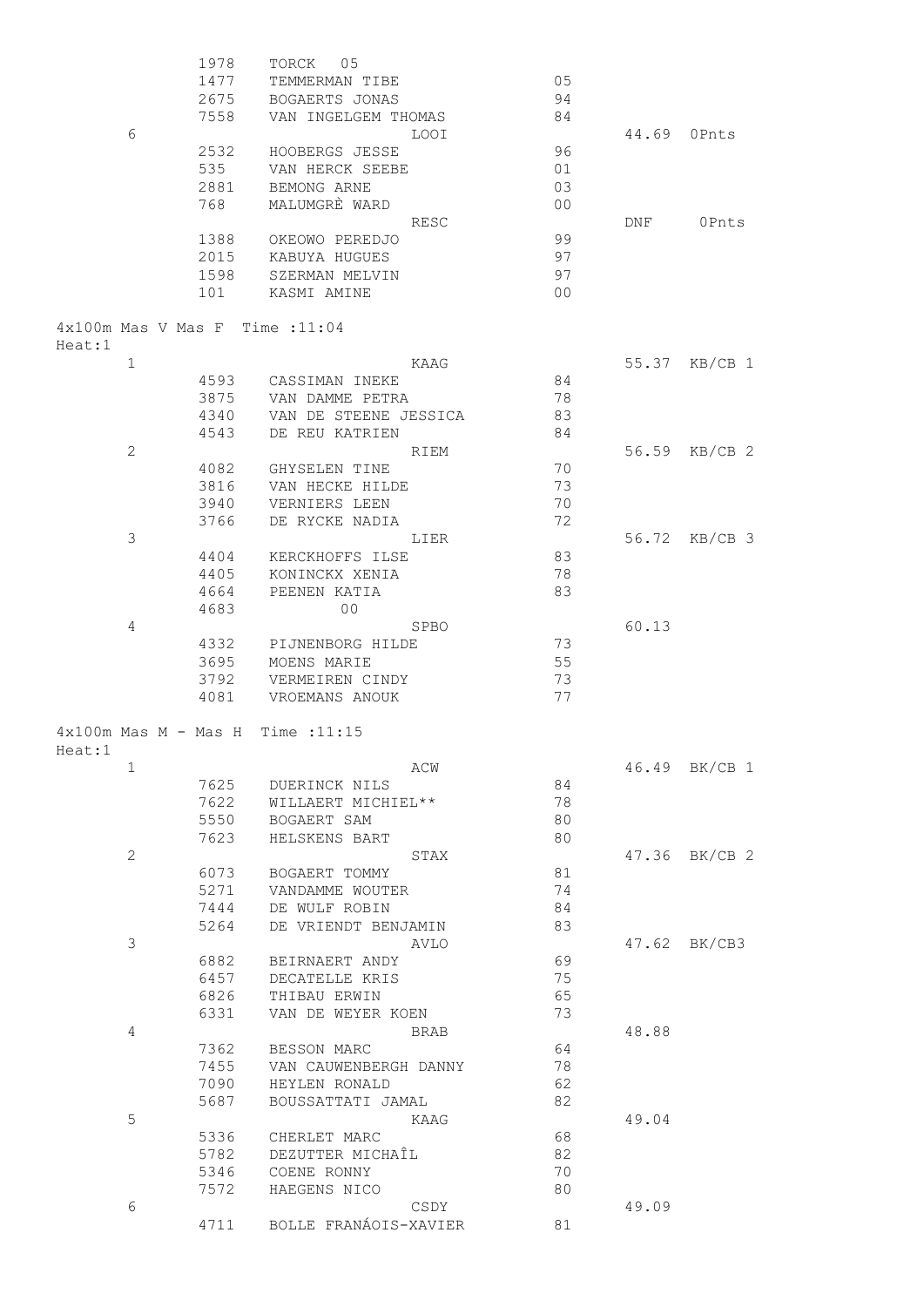|        |                        | 4313 | EERTMANS NICOLAS                    | 71 |       |
|--------|------------------------|------|-------------------------------------|----|-------|
|        |                        | 4316 | SPLETINCKX VINCENT                  | 69 |       |
|        |                        | 4987 | POULAIN PHILIPPE                    | 66 |       |
|        | 7                      |      |                                     |    | 49.35 |
|        |                        |      | SPBO                                |    |       |
|        |                        | 5275 | PERMENTIER JOHAN                    | 79 |       |
|        |                        | 5558 | VLEMINCKX BART                      | 73 |       |
|        |                        | 6997 | VAN REETH BART                      | 83 |       |
|        |                        | 7591 | HAUCHECORNE BIRGER                  | 84 |       |
|        | 8                      |      | RIWA                                |    | 49.58 |
|        |                        | 4505 | ANDRE CHRISTIAN                     | 65 |       |
|        |                        |      |                                     |    |       |
|        |                        | 4926 | CISSE SOULEYMANE                    | 79 |       |
|        |                        | 4600 | MOTTET PIERRE-YVES                  | 81 |       |
|        |                        | 4089 | BROZE LAURENT                       | 72 |       |
|        |                        |      |                                     |    |       |
|        |                        |      | $4x100m$ Cad V - Cad F Time : 11:23 |    |       |
| Heat:1 |                        |      |                                     |    |       |
|        | $\mathbf{1}$           |      | KAAG                                |    | 49.93 |
|        |                        |      |                                     |    |       |
|        |                        | 1457 | DE VARÈ CLARA                       | 04 |       |
|        |                        | 1391 | DIOUF LOUISE                        | 04 |       |
|        |                        | 1390 | BOONE YELENA                        | 05 |       |
|        |                        | 1389 | SONNEVILLE AMELIE                   | 04 |       |
|        | $\mathbf{2}$           |      | AVT                                 |    | 50.39 |
|        |                        | 1087 |                                     | 04 |       |
|        |                        |      | BROUCKAERT KATO                     |    |       |
|        |                        | 1088 | DAVIDS MAITHE                       | 05 |       |
|        |                        | 1154 | WILLEKENS ASTER                     | 05 |       |
|        |                        | 1210 | INDEHERBERGE EMELINE                | 05 |       |
|        | 3                      |      | HAMM                                |    | 51.06 |
|        |                        | 1176 | VERHAVERT AMELIE                    | 04 |       |
|        |                        | 1469 | VAN HECKE LENA                      | 05 |       |
|        |                        |      |                                     |    |       |
|        |                        | 1397 | STEELS SITA                         | 05 |       |
|        |                        | 1171 | HELLINCKX CARO                      | 04 |       |
|        | 4                      |      | VOLH                                |    | 51.26 |
|        |                        | 1867 | THIERENS LOUISE                     | 05 |       |
|        |                        | 1868 | HERMANS YUNA                        | 04 |       |
|        |                        | 1865 | VAN HASSEL JANNEKE                  | 04 |       |
|        |                        | 1871 | MAES NIENKE                         | 04 |       |
|        |                        |      |                                     |    |       |
|        | 5                      |      | AVLO                                |    | 51.48 |
|        |                        | 1654 | VAN DE WIELE HANNE                  | 05 |       |
|        |                        | 1698 | VIDARSSON SUNNA-LIF                 | 04 |       |
|        |                        | 1696 | VERNIERS STEPHANIE                  | 05 |       |
|        |                        | 1657 | COWIE JADE                          | 05 |       |
|        | 6                      |      | <b>LOOI</b>                         |    | 51.70 |
|        |                        | 1189 |                                     |    |       |
|        |                        |      | BOONEN LORE                         | 04 |       |
|        |                        | 2058 | MAENE KIARA                         | 05 |       |
|        |                        | 1752 | MANGELSCHOTS ANKE                   | 04 |       |
|        |                        | 1183 | BASTIAANSEN HANNE                   | 04 |       |
|        | 7                      |      | DCLA                                |    | 52.62 |
|        |                        | 1201 | MONBALIU MIRTE                      | 04 |       |
|        |                        | 1202 | NAGELS MARTHE                       | 04 |       |
|        |                        | 1973 | KOEKELKOREN NOOR                    | 05 |       |
|        |                        |      |                                     |    |       |
|        |                        | 1068 | <b>JACOBS CLAIRE</b>                | 04 |       |
|        | 8                      |      | ATAC                                |    | 53.76 |
|        |                        | 1589 | VAN TIGGELEN LOTTE                  | 05 |       |
|        |                        | 1347 | KOPPERT EMMA-LOUISE                 | 04 |       |
|        |                        | 1372 | LENAERTS ROBINE                     | 04 |       |
|        |                        | 1590 | VAN DEN BERGHE CAROLIJN             | 05 |       |
|        |                        |      |                                     |    |       |
|        |                        |      |                                     |    |       |
|        | $4x100m$ Cad V - Cad F |      | Time : 11:23                        |    |       |
| Heat:2 |                        |      |                                     |    |       |
|        | 1                      |      | LYRA                                |    | 49.52 |
|        |                        | 1587 | MEULDERS MARIE                      | 04 |       |
|        |                        | 1586 | HUTSEBAUT JUTTA                     | 05 |       |
|        |                        |      |                                     |    |       |
|        |                        | 1578 | MARIEN KJERSTI                      | 05 |       |
|        |                        | 1599 | PEETERS MARGAUX                     | 04 |       |
|        | $\mathbf{2}$           |      | CABW                                |    | 50.21 |
|        |                        | 577  | PINTER LEA                          | 05 |       |
|        |                        | 413  | BRASSEUR LOU                        | 04 |       |
|        |                        |      |                                     |    |       |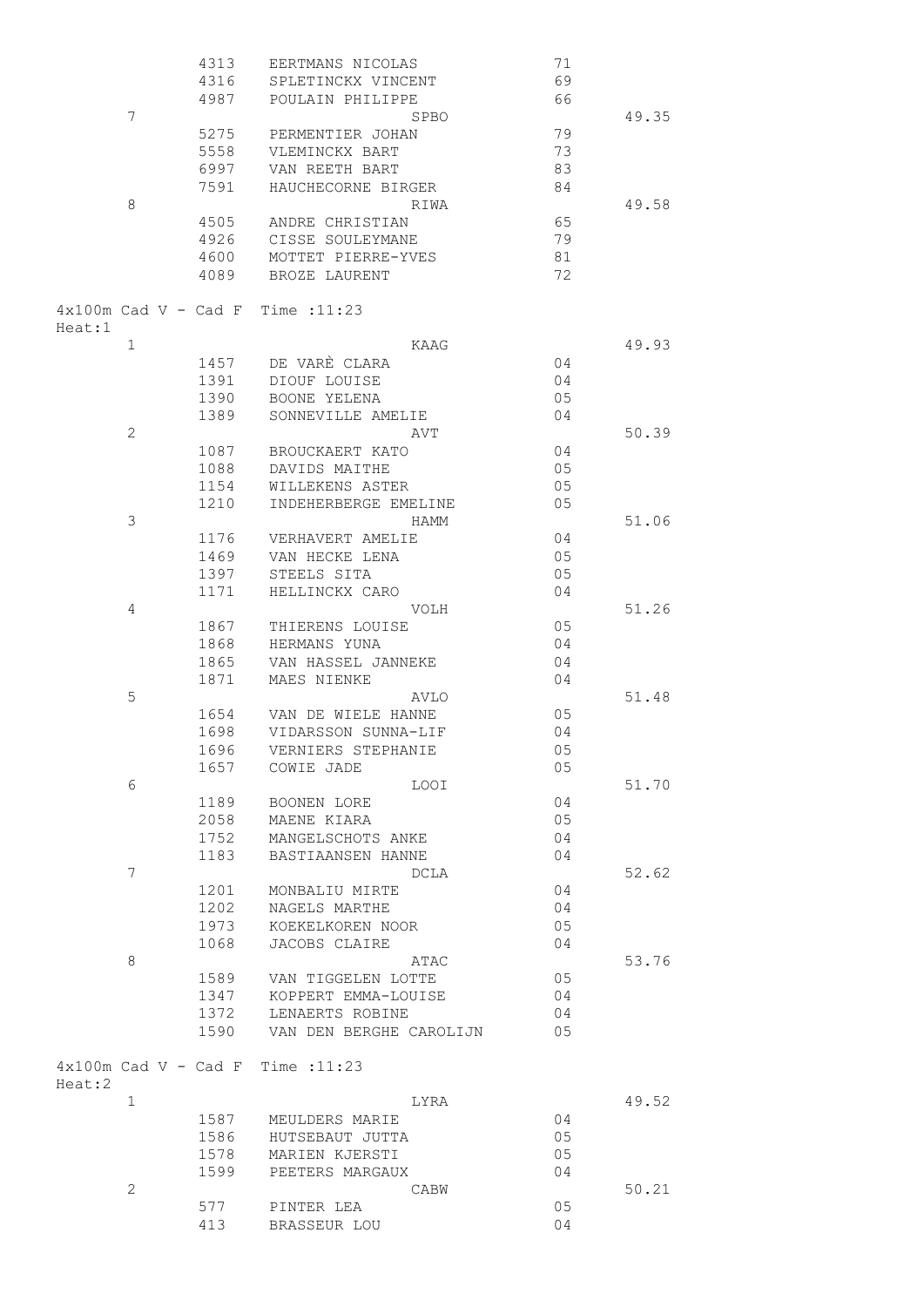|        |                | 243          | KEMPENER SHANIA                       | 04       |       |
|--------|----------------|--------------|---------------------------------------|----------|-------|
|        |                | 560          | MORTANT ALEXANDRA                     | 04       |       |
|        | 3              |              | ACHL                                  |          | 51.13 |
|        |                | 1623         | VAN HOVE LOENA                        | 04       |       |
|        |                | 1060         | PAUWELS HANNE                         | 04       |       |
|        |                | 1038         | HELSEN LOTTE                          | 04       |       |
|        |                | 1033         | VERMEIREN NOOR                        | 05       |       |
|        | 4              |              | ACW                                   |          | 51.50 |
|        |                | 1191         | DE SAEGHER STEFFI                     | 05       |       |
|        |                | 1187         | GOEN SARA                             | 04       |       |
|        |                | 1270         | GEERARDYN MARIE                       | 05       |       |
|        |                | 2148         | KEFAYETOU OSARATIN                    | 05       |       |
|        | 5              |              | AVR                                   |          | 52.19 |
|        |                | 1091         | LOUAGIE LORE                          | 04       |       |
|        |                | 1344         | DEPREITER MALYSSE ELISE               | 04       |       |
|        |                | 1346         | BEKAERT JITSKE                        | 05       |       |
|        |                | 2098         | BRUNEEL LIENE                         | 04       |       |
|        | 6              |              | RESC                                  |          | 52.46 |
|        |                | 103<br>539   | MARTINS JUNIOR MAGALY                 | 04<br>04 |       |
|        |                | 100          | TSHANGA DIOMI ROLINE<br>LEONARD ELISE | 05       |       |
|        |                | 738          | MPINGA MULOWAYI ALEXIA                | 04       |       |
|        | $\overline{7}$ |              | HUY                                   |          | 52.91 |
|        |                | 685          | HABIMANA AURÈA-CHARLENE               | 05       |       |
|        |                | 552          | GARROY LILY                           | 04       |       |
|        |                | 293          | MELIN EVA                             | 04       |       |
|        |                | 684          | HABIMANA AURORE                       | 04       |       |
|        | 8              |              | DUFF                                  |          | 53.11 |
|        |                | 1806         | DE GREEF LISE                         | 04       |       |
|        |                | 1977         | VANDEN BERGHE ROOS                    | 04       |       |
|        |                | 1232         | VANDENEEDE ELLEN                      | 04       |       |
|        |                | 1412         | LAUREYS ZOÎ                           | 05       |       |
|        |                |              |                                       |          |       |
| Heat:1 |                |              | $4x100m$ Sch V - Sco F Time :11:45    |          |       |
|        | $\mathbf 1$    |              | VS                                    |          | 49.06 |
|        |                | 3558         | VAN DOORSLAER ELINE                   | 03       |       |
|        |                | 3559         | DENOLF NINA                           | 02       |       |
|        |                | 3526         | BLANCOUAERT JENTE                     | 02       |       |
|        |                | 3519         | DE TROYER MARIE                       | 03       |       |
|        | $\mathbf{2}$   |              | SER                                   |          | 49.15 |
|        |                | 2851         | BRUGGEN CLARA                         | 03       |       |
|        |                | 2528         | LEFEVRE CHARLINE                      | 02       |       |
|        |                | 2526         | DELCOMMUNE SARAH                      | 02       |       |
|        |                | 2533         | <b>JEHAES MARINE</b>                  | 03       |       |
|        | 3              |              | ACW<br>SMET EMMA                      |          | 49.87 |
|        |                | 3577         | KADIAMBA ANOUCHKA                     | 02<br>02 |       |
|        |                | 3939<br>3889 | DE FOER MARIT                         | 03       |       |
|        |                | 3568         | DE BLOCK VEERLE                       | 03       |       |
|        | 4              |              | KAAG                                  |          | 49.93 |
|        |                | 3457         | VAN RENTERGHEM ZARA                   | 02       |       |
|        |                | 3741         | DE SMET JENNA                         | 02       |       |
|        |                | 3846         | LAGAST ESTER                          | 02       |       |
|        |                | 3532         | VAN DRIESSCHE XANTHE                  | 03       |       |
|        | 5              |              | CSDY                                  |          | 52.23 |
|        |                | 2735         | ABSIL ZOE                             | 03       |       |
|        |                | 2669         | FOCAN ILONA                           | 03       |       |
|        |                | 2862         | LANE JULIE                            | 03       |       |
|        |                | 2740         | VALLEE MANON                          | 02       |       |
|        | 6              |              | VAC                                   |          | 52.65 |
|        |                | 3821         | WILLEMS LOT                           | 02       |       |
|        |                | 3655         | VERHULST LUNA                         | 02       |       |
|        |                | 3393         | EVERDEPOEL INE                        | 02       |       |
|        |                | 3897         | UYTTERHOEVEN LISA                     | 02       |       |
|        | $\overline{7}$ | 3511         | DCLA<br>SOUFFREE AMBER                | 03       | 53.55 |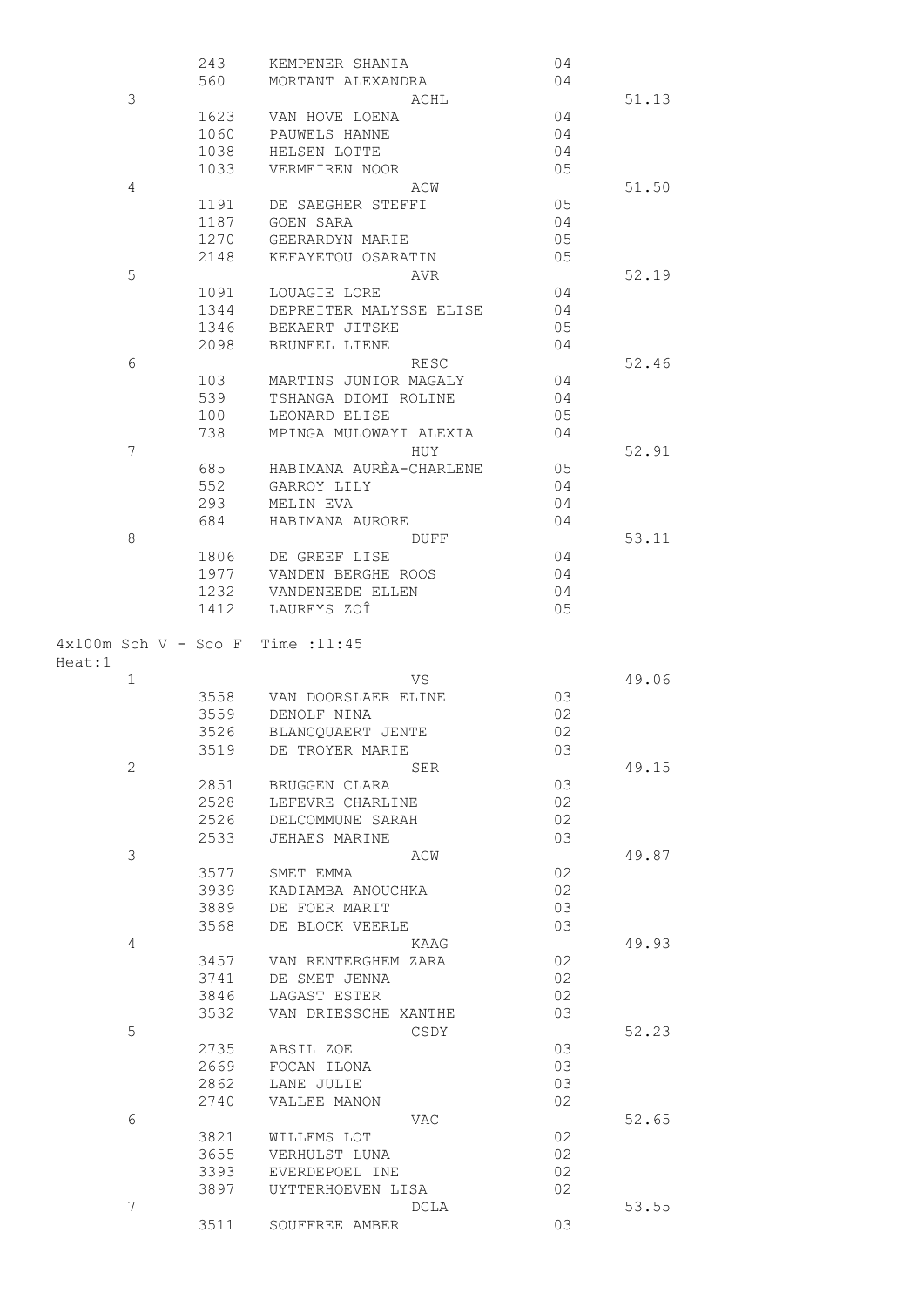|        |                | 3293                   | GIELIS PAULIEN                      | 03 |       |       |
|--------|----------------|------------------------|-------------------------------------|----|-------|-------|
|        |                | 4044                   | MOUSSA CAMILLE                      | 02 |       |       |
|        |                | 3379                   | VAN LOOCK STIEN                     | 03 |       |       |
|        |                |                        |                                     |    |       |       |
|        |                |                        | $4x100m$ Sch V - Sco F Time : 11:45 |    |       |       |
| Heat:2 |                |                        |                                     |    |       |       |
|        | $\mathbf 1$    |                        | AVT                                 |    | 49.07 |       |
|        |                | 3650                   | SCHEPERS INA                        | 03 |       |       |
|        |                | 3785                   | ADEWOYE LAURYN                      | 03 |       |       |
|        |                | 3301                   | BERINGS ANISSA                      | 02 |       |       |
|        |                | 3385                   | METTEN HELENA                       | 03 |       |       |
|        | $\mathbf{2}$   |                        | ASVO                                |    | 49.23 |       |
|        |                | 3637                   | DE SCHEPPER KATO                    | 03 |       |       |
|        |                | 3636                   | VAN SNICK ANAÔS                     | 02 |       |       |
|        |                | 3638                   | HANSSENS ILANA                      | 02 |       |       |
|        |                | 3640                   | DEMETTER KAAT                       | 02 |       |       |
|        | $\mathfrak{Z}$ |                        | ACHL                                |    | 49.88 |       |
|        |                | 3928                   | DIELS ESTHER                        | 02 |       |       |
|        |                | 3929                   | PORIAU LOTTE                        | 03 |       |       |
|        |                | 3276                   | SAUVILLER FEMKE                     | 02 |       |       |
|        |                | 3927                   | EELEN KARLIEN                       | 02 |       |       |
|        |                |                        |                                     |    | 50.88 |       |
|        | $\overline{4}$ |                        | LYRA                                |    |       |       |
|        |                | 3581                   | STUER LOTTE                         | 02 |       |       |
|        |                | 3717                   | WOUTERS MIRTHE                      | 03 |       |       |
|        |                | 3670                   | DE HAES ELLE                        | 03 |       |       |
|        |                | 3811                   | DE HERDT ANTJE                      | 02 |       |       |
|        | 5              |                        | CABW                                |    | 51.71 |       |
|        |                | 2642                   | GEENS SARAH                         | 02 |       |       |
|        |                | 2760                   | LENGELE EMMA                        | 02 |       |       |
|        |                | 2850                   | DE GREEF ELSA                       | 03 |       |       |
|        |                | 2906                   | GERVY ZOÈ                           | 03 |       |       |
|        | 6              |                        | WS                                  |    | 52.43 |       |
|        |                | 2992                   | NYS CLARA                           | 03 |       |       |
|        |                | 3031                   | MEDDOUR SOFIA                       | 03 |       |       |
|        |                | 2708                   | PARAVICINI SOPHIA                   | 02 |       |       |
|        |                | 3076                   | FALL DIATOU                         | 03 |       |       |
|        |                |                        |                                     |    |       |       |
|        |                | $4x100m$ Cad M - Cad H | Time :12:17                         |    |       |       |
| Heat:1 |                |                        |                                     |    |       |       |
|        | 1              |                        | KAAG                                |    | 45.47 |       |
|        |                | 1078                   | HAUTTEKEETE SIEBE                   | 04 |       |       |
|        |                | 1185                   | VAN AERDE VIKTOR                    | 04 |       |       |
|        |                | 2018                   | VAN VLIET ALEXANDER                 | 04 |       |       |
|        |                | 1579                   | DE VOS SENNE                        | 04 |       |       |
|        | $\mathbf{2}$   |                        | SER                                 |    | 46.02 |       |
|        |                | 457                    | ZANELLA FRANÁOIS                    | 04 |       |       |
|        |                |                        |                                     |    |       |       |
|        |                | 127                    | CAUCHETEUX FRANÁOIS                 | 04 |       |       |
|        |                | 128                    | CAUCHETEUX QUENTIN                  | 04 |       |       |
|        |                | 99                     | PINTE ALEXANDRE                     | 04 |       |       |
|        | 3              |                        | SMAC                                |    | 46.83 |       |
|        |                | 110                    | GARCIA SAOUT GABRIEL                | 05 |       |       |
|        |                | 88                     | OTJACQUES ALEXANDRE                 | 04 |       |       |
|        |                | 170                    | DUWEZ SIMON                         | 04 |       |       |
|        |                | 477                    | MOUNTEWOU AUSTIN                    | 05 |       |       |
|        | 4              |                        | ACHL                                |    | 46.95 |       |
|        |                | 1497                   | MOONEN SENNE                        | 04 |       |       |
|        |                | 785                    | VAN GELDER SENNE                    | 04 |       |       |
|        |                | 1209                   | CLAES FREDERIK                      | 05 |       |       |
|        |                | 971                    | CHRISTIANEN LUCAS                   | 04 |       |       |
|        |                |                        | GENK                                |    | DIS   | 163.3 |
|        |                | 1687                   | SMOLAK SENNE                        | 05 |       |       |
|        |                | 1226                   | PROFETA SIMON                       | 05 |       |       |
|        |                | 1223                   | PUTZEYS ROBBE                       | 05 |       |       |
|        |                | 1224                   |                                     | 05 |       |       |
|        |                |                        | VANOIRBEEK JARO                     |    |       |       |
|        | 6              |                        | DCLA                                |    | 50.83 |       |
|        |                | 1371                   | VANHOVE ZENO                        | 05 |       |       |
|        |                | 960                    | VERDEGEM JAAN                       | 05 |       |       |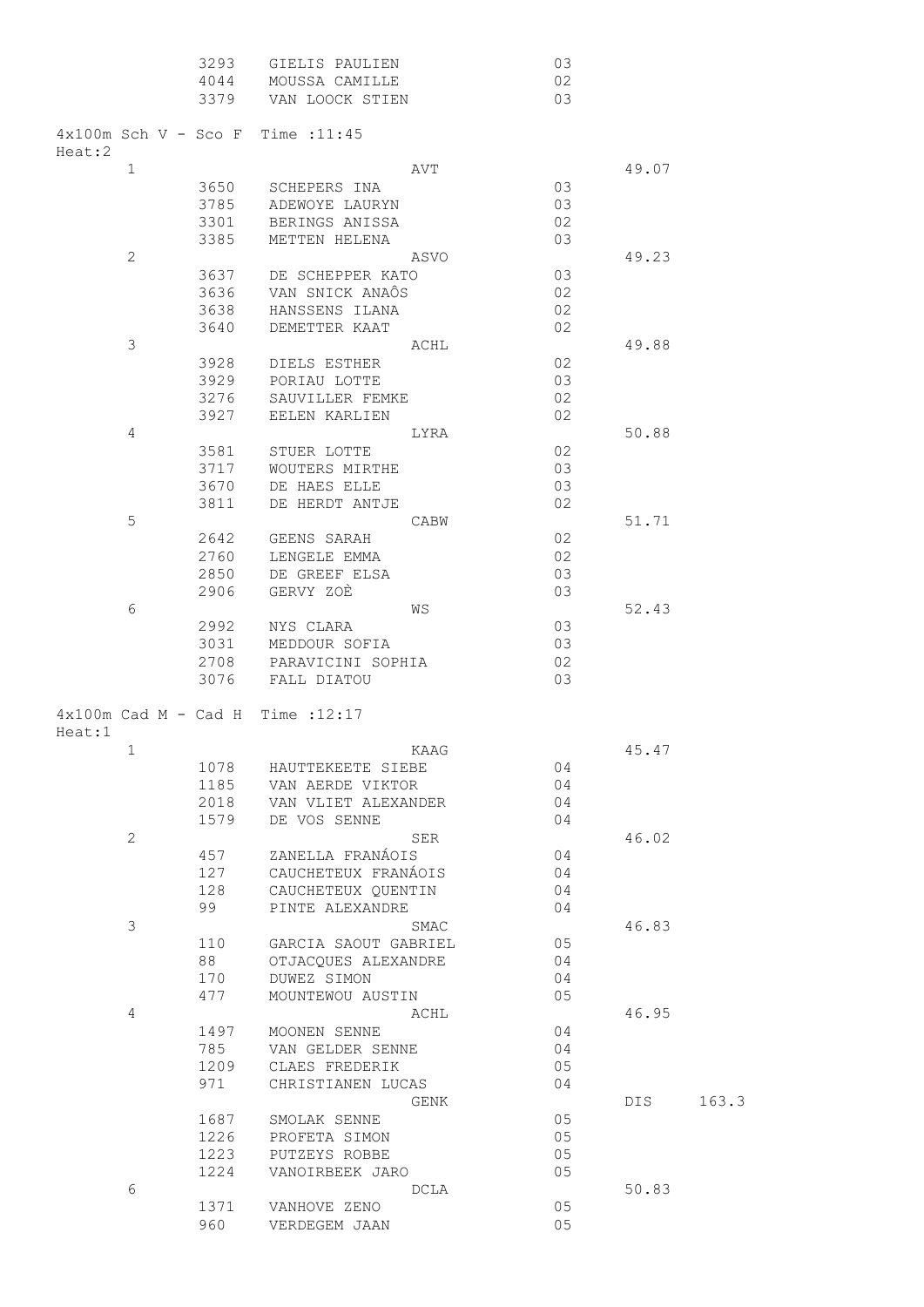|        |                | 1460<br>1383                   | PUNGA BILSEN SIMON<br>DOMS JOPPE     |      | 05<br>05 |       |       |
|--------|----------------|--------------------------------|--------------------------------------|------|----------|-------|-------|
| Heat:2 |                | $4 \times 100$ m Cad M - Cad H | Time : 12:17                         |      |          |       |       |
|        | 1              |                                |                                      | ASVO |          | 45.40 |       |
|        |                | 1464                           | DE CREMER HERVE                      |      | 04       |       |       |
|        |                | 1335                           | VANDRIESSCHE JELLE                   |      | 04       |       |       |
|        |                | 1494                           | DE VRIESE JARON                      |      | 04       |       |       |
|        |                | 1331                           | MERSSEMAN KILLIAN                    |      | 04       |       |       |
|        | $\mathbf{2}$   |                                |                                      | CABW |          | 46.31 |       |
|        |                | 269                            | MARIN TOM                            |      | 04       |       |       |
|        |                | 268                            | FRANÁOIS XAVIER                      |      | 05       |       |       |
|        |                | 327                            | RODONO MATTEO                        |      | 04       |       |       |
|        |                | 527                            | CARLIER ZACHARY                      |      | 04       |       |       |
|        | 3              |                                | AVT                                  |      |          | 46.74 |       |
|        |                | 1455                           | HERMANS DOUWE                        |      | 04       |       |       |
|        |                | 898<br>1055                    | DE RAEDT BRAM                        |      | 05<br>04 |       |       |
|        |                | 954                            | VANDERHOVEN MICHAEL<br>KERKHOFS JENS |      | 05       |       |       |
|        | $\overline{4}$ |                                |                                      | CSDY |          | 47.06 |       |
|        |                | 370                            | PONZODA JAN                          |      | 05       |       |       |
|        |                | 447                            | MINNER NOÈ                           |      | 04       |       |       |
|        |                | 179                            | BOOGAERTS MALO                       |      | 04       |       |       |
|        |                | 496                            | STAVART PIERRE                       |      | 04       |       |       |
|        | 5              |                                | HAC                                  |      |          | 47.29 |       |
|        |                | 1089                           | DEKONINCK SIMON                      |      | 04       |       |       |
|        |                | 1088                           | DELAERE TIBE                         |      | 05       |       |       |
|        |                | 1881                           | CLAESSENS XANDER                     |      | 04       |       |       |
|        |                | 1705                           | CASIER JOSSE                         |      | 04       |       |       |
|        |                |                                |                                      | ATAC |          | DIS   | 170.7 |
|        |                | 1685                           | BROECKX MATTICE                      |      | 04       |       |       |
|        |                | 1165                           | OTTEN STAN                           |      | 04       |       |       |
|        |                | 1174                           | BERCKVENS VIKTOR                     |      | 05       |       |       |
|        |                | 1185                           | VAN AERDE VIKTOR                     |      | 04       | KAAG  |       |
| Heat:3 |                |                                | $4x100m$ Cad M - Cad H Time : 12:17  |      |          |       |       |
|        | $\mathbf 1$    |                                |                                      | RESC |          | 46.29 |       |
|        |                | 68                             | GRUSON AUGUSTIN                      |      | 04       |       |       |
|        |                | 163                            | ENGLEBERT TIMOTHEE                   |      | 04       |       |       |
|        |                |                                | 259 SIBOURG VALENTIN                 |      | 04       |       |       |
|        |                | 379                            | MBUYI BODIKA WILLIAM                 |      | 04       |       |       |
|        | $\mathbf{2}$   |                                |                                      | MACW |          | 47.08 |       |
|        |                | 1618                           | HOORELBEKE BAPTISTE                  |      | 04       |       |       |
|        |                | 1619                           | HOEDT VICTOR                         |      | 04       |       |       |
|        |                | 935                            | VANNOBEL SENNE                       |      | 04       |       |       |
|        |                | 932                            | RAMAKERS SVERRE                      |      | 05       |       |       |
|        | 3              |                                |                                      | DEIN |          | 47.15 |       |
|        |                | 1029                           | VANHALST ROBBE                       |      | 04       |       |       |
|        |                |                                | 1807 COCQUYT TIJL                    |      | 04<br>04 |       |       |
|        |                | 921<br>915                     | DEBOUVERE JELLE<br>DE KETELAERE STAN |      | 05       |       |       |
|        | $\overline{4}$ |                                |                                      | LYRA |          | 49.01 |       |
|        |                | 1651                           | CEULEMANS JITSE                      |      | 04       |       |       |
|        |                | 1243                           | ARNOUTS GLENN                        |      | 04       |       |       |
|        |                | 1290                           | MIN LARS                             |      | 05       |       |       |
|        |                | 1669                           | WUYTS SIEMEN                         |      | 04       |       |       |
|        | 5              |                                |                                      | FLAC |          | 49.18 |       |
|        |                | 1794                           | NEIRINCK WANNES                      |      | 04       |       |       |
|        |                | 1322                           | COGGE BENGT                          |      | 04       |       |       |
|        |                | 910                            | SCHIER WOUT                          |      | 05       |       |       |
|        |                | 1375                           | CLAEYS LUKA                          |      | 05       |       |       |
|        | 6              |                                |                                      | AVLO |          | 50.47 |       |
|        |                | 1427                           | THIENPONDT ILIAS                     |      | 04       |       |       |
|        |                | 1490                           | D'HOOGHE LENNERT                     |      | 05       |       |       |
|        |                | 1491                           | VERNIERS MAXIM                       |      | 05       |       |       |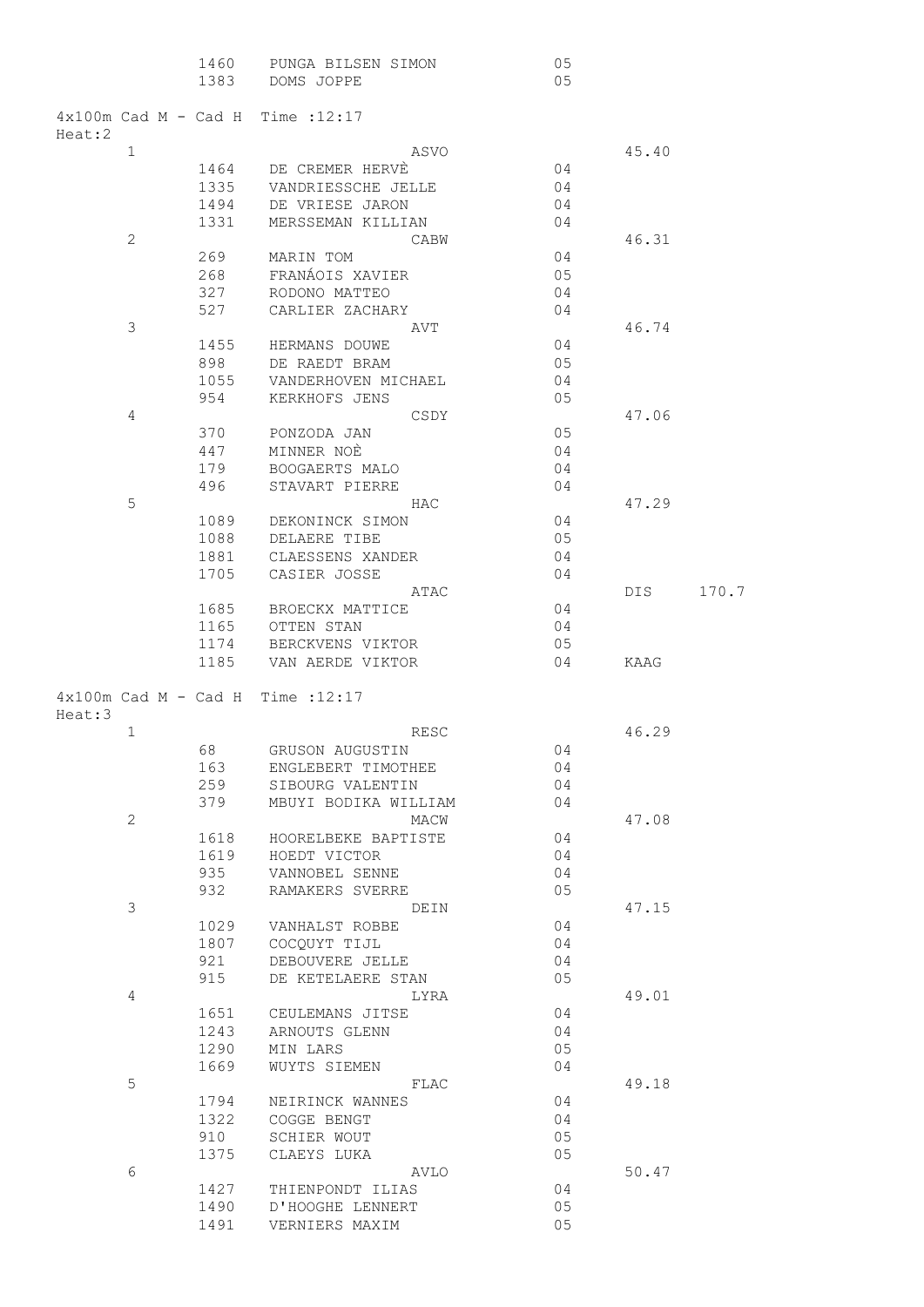| $4x100m$ Sch M - Sco H Time : 12:40           |              |                                 |          |       |
|-----------------------------------------------|--------------|---------------------------------|----------|-------|
| Heat:1<br>$\mathbf{1}$                        |              | KAAG                            |          | 43.15 |
|                                               | 2976         | HAUTTEKEETE JENTE               | 02       |       |
|                                               | 2788         | COENE LARS                      | 02       |       |
|                                               | 3202         | EVRARD BENJAMIN                 | 02       |       |
|                                               | 3183         | DENDONCKER ARNE                 | 02       |       |
| 2                                             |              | ACHL                            |          | 44.62 |
|                                               | 3070         | CLAES JONATHAN                  | 03       |       |
|                                               | 2773         | BRUYNS TIJS                     | 03       |       |
|                                               | 2767         | VAN PEEL JARNE                  | 02       |       |
|                                               | 3229         | TORFS ROBBE                     | 03       |       |
| 3                                             |              | <b>RESC</b>                     |          | 45.06 |
|                                               | 2345         | YAHNI SAYAT                     | 02       |       |
|                                               | 2505         | DOUDOUHI REDA                   | 02       |       |
|                                               | 2608         | MANUEL DUARTE IVAN∞             | 02       |       |
|                                               | 2572         | MEDAN MARKO                     | 03       |       |
| 4                                             |              | DCLA                            |          | 45.19 |
|                                               | 2783         | DE KUYPER ARNO                  | 03       |       |
|                                               | 2893         | SODJI THIEL                     | 03       |       |
|                                               | 2891         | FEYAERTS GUST                   | 02       |       |
|                                               | 2780         | VAN PUYVELDE TUUR               | 02       |       |
| 5                                             |              | SPBO                            |          | 45.93 |
|                                               | 3188         | DE GRANDE TIMO                  | 02       |       |
|                                               | 3025         | HAECK KEVIN                     | 03       |       |
|                                               | 2954         | BORRY THOMAS                    | 03       |       |
|                                               | 3502         | WAUTERS ARNE                    | 02       |       |
| 6                                             |              | CABW                            |          | 47.20 |
|                                               | 2249         | SIMON ARTHUR                    | 03       |       |
|                                               | 2280         | <b>DUFRASNE MATTHIEU</b>        | 02       |       |
|                                               | 2246         | BORZYKOWSKI UGO                 | 02       |       |
|                                               | 2462         | VANIEKAUT LOIC                  | 02       |       |
|                                               |              |                                 |          |       |
| $4x100m$ Sch M - Sco H Time : 12:40<br>Heat:2 |              |                                 |          |       |
| $\mathbf{1}$                                  |              | DEIN                            |          | 43.15 |
|                                               | 2871         | BOTTERMAN EMIEL                 | 02       |       |
|                                               | 2935         | VAN DE WALLE MILAN              | 02       |       |
|                                               | 2936         | VAN DE WALLE MATHIS             | 02       |       |
|                                               | 3440         | DHAENE SAM                      | 02       |       |
| 2                                             |              | <b>LOOI</b>                     |          | 43.43 |
|                                               | 3256         | MALUMGRÈ TIBO                   | 03       |       |
|                                               | 3372         | BEX WOUT                        | 02       |       |
|                                               | 3077         | PRIJS NICO                      | 02       |       |
|                                               | 3493         | BEX FERHAN                      | 03       |       |
| 3                                             |              | WS                              |          | 43.75 |
|                                               | 2583         | EL MOURABITI SOHAIB             | 02       | WS    |
|                                               | 2451         | FARESE FLORIAN                  | 03       | WS    |
|                                               | 2269         | LATINNE MATHYS                  | 03       | WS    |
|                                               | 2270         | LIFRANGE OLIVIER                | 03       | WS    |
| 4                                             |              | AVLO                            |          | 44.92 |
|                                               | 3421         | BOUCHARRAFAT REDOUANE*          | 03       |       |
|                                               | 3214         | VERDUYCKT JONAS                 | 02       |       |
|                                               | 3288         | VINCK SYMEN                     | 03       |       |
|                                               | 3247         | DIELEMAN NOA                    | 03       |       |
| 5                                             |              | KKS                             |          | 46.26 |
|                                               | 3504         | VAN ISEGHEM LUKAS               | 02       |       |
|                                               | 3004         | TREMERIE JOSHUA                 | 02       |       |
|                                               | 3425         | TAERWE ARTHUR                   | 03       |       |
|                                               | 3030         | DE WAEGENAERE WOUT              | 03       |       |
| 6                                             |              | LYRA                            |          | 47.37 |
|                                               | 3133         | VAN HOOF BRECHT                 | 03       |       |
|                                               | 3240         | VERMEIREN JARNE                 | 02       |       |
|                                               | 3428<br>3097 | DE MEESTER JUL<br>BOGAERTS TIMO | 03<br>03 |       |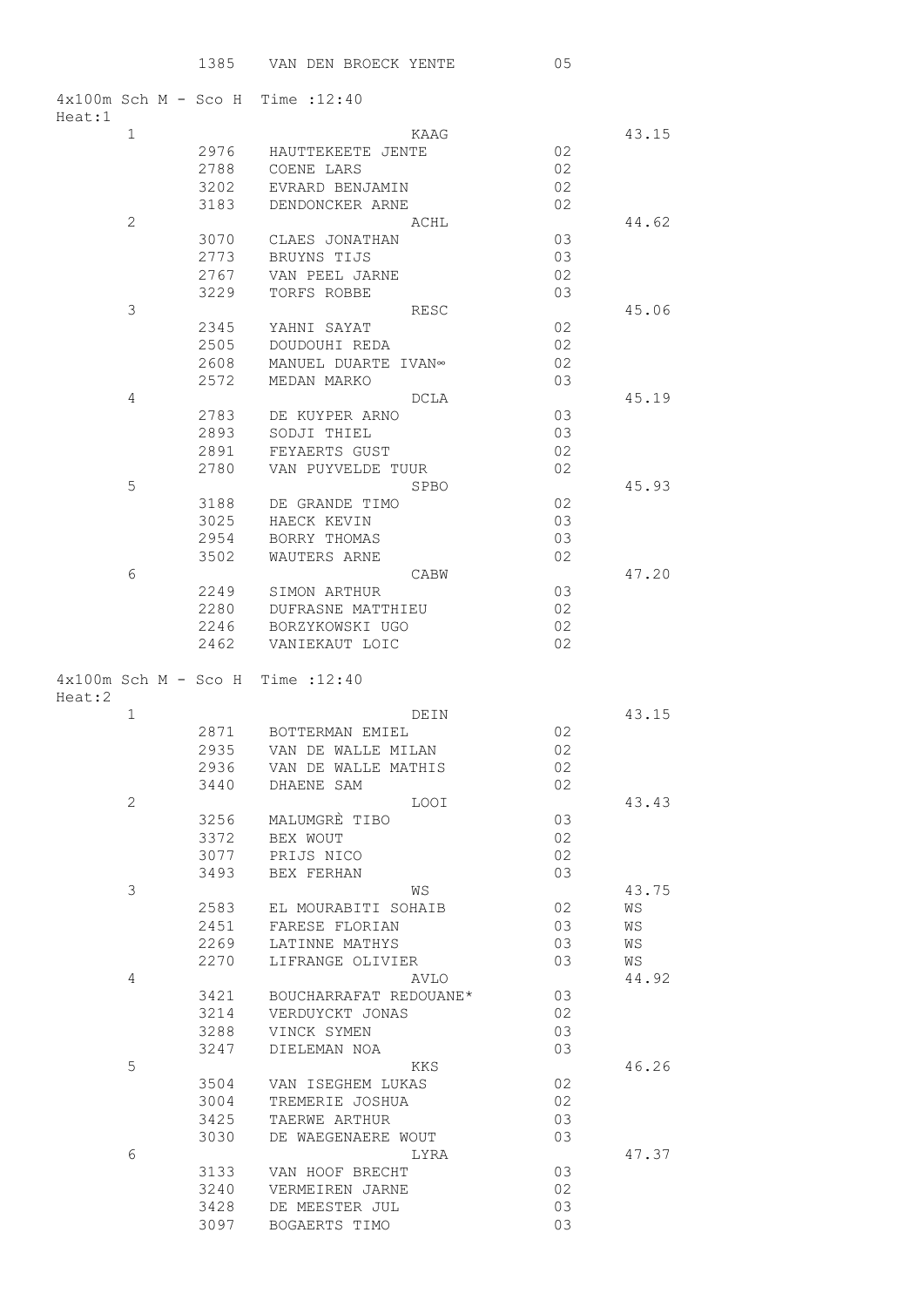|        |               |              | $4x200m$ AC V - TC F Time : 14:06    |                |         |
|--------|---------------|--------------|--------------------------------------|----------------|---------|
| Heat:1 |               |              |                                      |                |         |
|        | $\mathbf 1$   |              | RCG                                  |                | 1:38.66 |
|        |               | 546<br>2420  | VAN DER MEULEN CLOE<br>GAYE KINÈ     | 01<br>98       |         |
|        |               | 2236         | RUTJENS SARAH                        | 92             |         |
|        |               | 2391         | VERVAET IMKE                         | 93             |         |
|        | $\mathbf{2}$  |              | ROBA                                 |                | 1:40.70 |
|        |               | 2165         | KINABLE CHARLOTTE                    | 98             |         |
|        |               | 1698         | BELLEMANS INGE                       | 95             |         |
|        |               | 2230         | LENCHANT SIETSKE                     | 93             |         |
|        |               | 1699         | ANDRIES LIEN                         | 93             |         |
|        | $\mathcal{S}$ |              | OEH                                  |                | 1:43.33 |
|        |               | 2417         | VIAENE EMMY                          | 99             |         |
|        |               | 3665         | SEGHERS EVY                          | 03             |         |
|        |               | 802          | DE HASELEER DORA                     | 0 <sup>0</sup> |         |
|        |               | 2147         | ALABISO MARILYN                      | 94             |         |
|        | 4             |              | LEBB                                 |                | 1:44.48 |
|        |               | 2129         | MERGAN TINA                          | 99             |         |
|        |               | 3826         | HEYVAERT LUCA                        | 02             |         |
|        |               | 1309         | HEYVAERT ELLA                        | 05             |         |
|        | 5             | 641          | VIERENDEELS LOIKE                    | 01             | 1:45.66 |
|        |               | 61           | ACLO<br>VAN DEN ABEELE LAURE         | 0 <sub>0</sub> |         |
|        |               | 214          | TSHIAMALA BITOTA SARAH-DA            | 0 <sup>0</sup> |         |
|        |               | 123          | ZGAJEWSKI CHARLINE                   | 0 <sup>0</sup> |         |
|        |               | 1409         | MAHEUX NATHALIE                      | 95             |         |
|        | 6             |              | LYRA                                 |                | 1:45.89 |
|        |               | 3581         | STUER LOTTE                          | 02             |         |
|        |               | 2262         | TESSENS HELENA                       | 95             |         |
|        |               | 3717         | WOUTERS MIRTHE                       | 03             |         |
|        |               | 614          | STEENMANS JITSE                      | 0 <sub>0</sub> |         |
|        |               |              |                                      |                |         |
|        |               |              | $4x200m$ AC V - TC F Time : 14:06    |                |         |
| Heat:2 |               |              |                                      |                |         |
|        |               |              |                                      |                |         |
|        | $\mathbf 1$   |              | AVT                                  |                | 1:43.40 |
|        |               | 461          | VANAENRODE AMELIEN                   | 0 <sup>0</sup> |         |
|        |               | 2527<br>1639 | OOSTERBOS LORE<br>VAN DER GAAST LORE | 94<br>97       |         |
|        |               | 482          | ROSIUS RANI                          | 00             |         |
|        | $\mathbf{2}$  |              | ZWAT                                 |                | 1:44.52 |
|        |               | 3835         | OLIVEIRA ASHLEY                      | 03             |         |
|        |               | 751          | VANDEN BOSCH AMBER                   | 01             |         |
|        |               | 2524         | KISOKA PEGUY                         | 97             |         |
|        |               | 2258         | ROMBOUTS ELINE                       | 99             |         |
|        | 3             |              | HUY                                  |                | 1:46.47 |
|        |               | 2968         | JOYE VICKY                           | 02             | HUY     |
|        |               | 137          | SAMPSON AMANDINE                     | 01             | HUY     |
|        |               | 105          | EVANS CASSANDRE                      | 01             | HUY     |
|        |               | 293          | MELIN EVA                            | 04             | HUY     |
|        | 4             |              | RCT                                  |                | 1:46.67 |
|        |               | 3971         | VRANCKX MAAYKE                       | 02             |         |
|        |               | 837          | MORREN LISE                          | 0 <sub>0</sub> |         |
|        |               | 2444<br>2157 | LAMBEETS BRETT<br>FLOSSY FRANNE      | 98             |         |
|        | 5             |              | CABW                                 | 98             | 1:47.08 |
|        |               | 2906         | GERVY ZOĖ                            | 03             |         |
|        |               | 82           | PARDOMS EMILIE                       | 0 <sub>0</sub> |         |
|        |               | 131          | DUCHENE AURORE                       | 0 <sub>0</sub> |         |
|        |               | 3479         | MC DONALD PETRA NADIA∞               | 84             |         |
|        | 6             |              | CSDY                                 |                | 1:47.78 |
|        |               | 2739         | MATUZIAK EVA                         | 02             |         |
|        |               | 2669         | FOCAN ILONA                          | 03             |         |
|        |               | 1472         | GAUTIER CÈLINE                       | 99             |         |
|        | 7             | 1309         | COULON GERALDINE<br>ACHL             | 98             | 1:49.38 |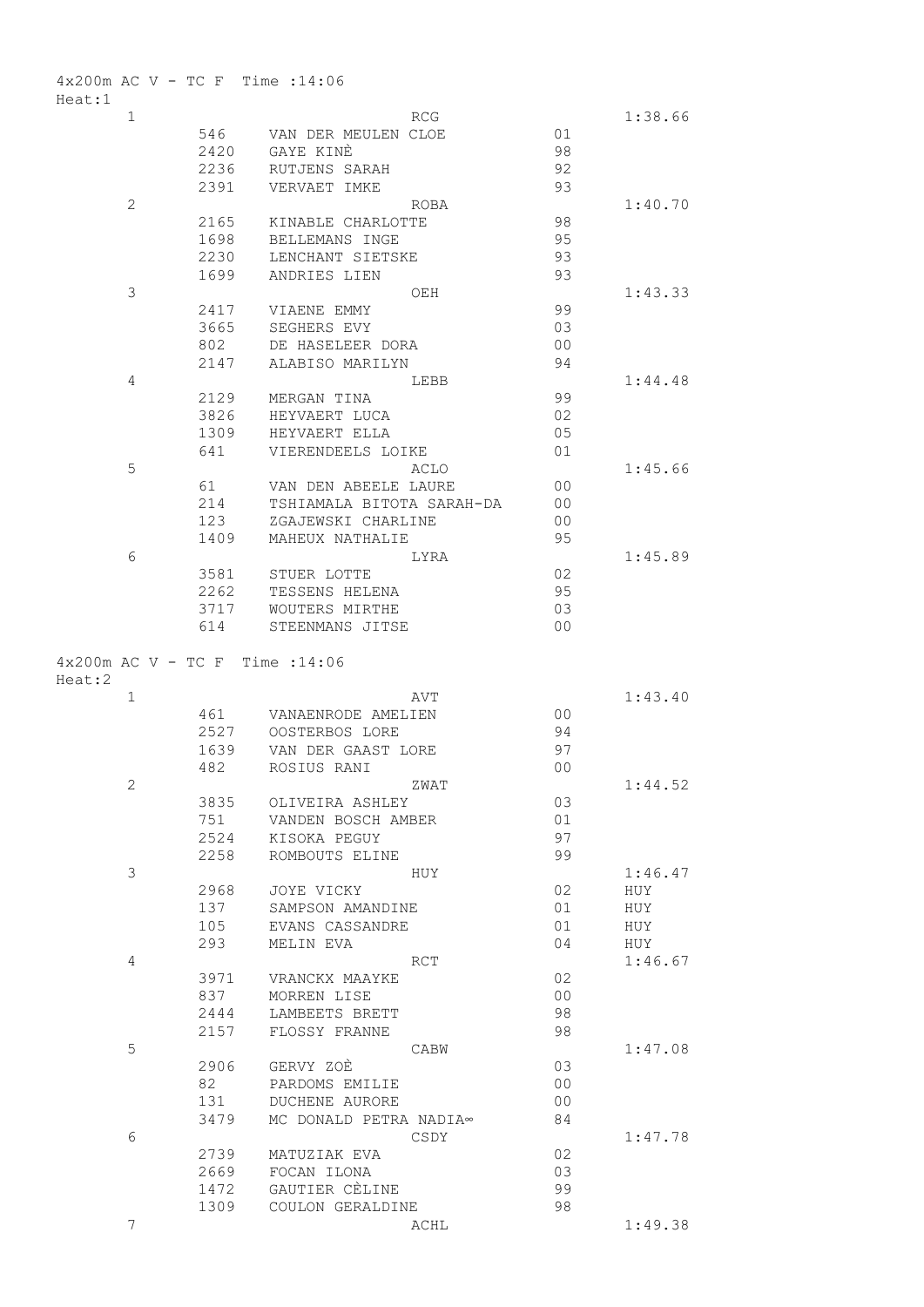| 1038 | HELSEN LOTTE    | 04  |
|------|-----------------|-----|
| 3750 | SCHRYVERS NETTE | U.S |
| 3930 | EGGERS MARTHE   | U.S |
| 2137 | JACOPS BIEKE    | 97  |

| Heat:1 |              |  |      | $4x200m$ AC M - TC H Time : 14:19         |             |  |                |         |
|--------|--------------|--|------|-------------------------------------------|-------------|--|----------------|---------|
|        | $\mathbf{1}$ |  |      |                                           | OEH         |  |                | 1:26.65 |
|        |              |  | 3136 | MIEVIS JITSE                              |             |  | 98             |         |
|        |              |  | 2870 | COBBAERT JULIAN                           |             |  | 98             |         |
|        |              |  | 2787 | FRANÁOIS LAURENS                          |             |  | 96             |         |
|        |              |  | 2680 | <b>BRAS TUUR</b>                          |             |  | 99             |         |
|        | 2            |  |      |                                           | LYRA        |  |                | 1:27.02 |
|        |              |  | 3524 | GEUSKENS WILLEM                           |             |  | 95             |         |
|        |              |  | 2634 | IGUACEL CHRISTIAN                         |             |  | 96             |         |
|        |              |  | 2822 | SEGERS SENNE                              |             |  | 95             |         |
|        |              |  | 3147 | BROOTHAERTS MATHIAS                       |             |  | 94             |         |
|        | 3            |  |      |                                           | CABW        |  |                | 1:29.26 |
|        |              |  | 193  | PIENGEON HADRIEN                          |             |  | 00             |         |
|        |              |  | 1617 | ENNAMIR MOHSSINE                          |             |  | 85             |         |
|        |              |  | 1582 | HENDRICK CLÈMENT                          |             |  | 99             |         |
|        |              |  | 339  | CARLIER ARTHUR                            |             |  | 0 <sup>0</sup> |         |
|        | 4            |  |      |                                           | CRAC        |  |                | 1:29.50 |
|        |              |  | 1681 | MABILLE FLORENT                           |             |  | 96             |         |
|        |              |  | 161  | DEHOUT FLORAN                             |             |  | 01             |         |
|        |              |  | 1425 | ROSITANO THEO                             |             |  | 99             |         |
|        |              |  | 84   | BOSSICARD ENGUERRAN                       |             |  | 01             |         |
|        | 5            |  |      |                                           | <b>WACO</b> |  |                | 1:29.93 |
|        |              |  | 2336 | BREVERS HUGO                              |             |  | 02             |         |
|        |              |  | 1502 | SNYDERS CAMILLE                           |             |  | 97             |         |
|        |              |  | 1459 | HELLA GUILLAUME                           |             |  | 94             |         |
|        |              |  | 2250 | COLLIGNON JULES                           |             |  | 03             |         |
|        | 6            |  |      |                                           | ACW         |  |                | 1:31.29 |
|        |              |  | 934  | VERSCHUEREN CEDRIC                        |             |  | 04             |         |
|        |              |  | 3384 | ROSSAERT MICHAÎL                          |             |  | 95             |         |
|        |              |  | 1240 | VAN DER VREKEN STIJN                      |             |  | 04             |         |
|        |              |  | 3184 | PIETERS CHRISTOF                          |             |  | 86             |         |
|        | 7            |  |      |                                           | <b>LOOI</b> |  |                | 1:33.48 |
|        |              |  | 2532 | HOOBERGS JESSE                            |             |  | 96             |         |
|        |              |  | 535  | VAN HERCK SEEBE                           |             |  | 01             |         |
|        |              |  | 2881 | BEMONG ARNE                               |             |  | 03             |         |
|        |              |  | 768  | MALUMGRÈ WARD                             |             |  | 0 <sup>0</sup> |         |
|        | 8            |  |      |                                           | VMOL        |  |                | 1:35.36 |
|        |              |  | 3070 | VERSMISSEN BART                           |             |  | 87             |         |
|        |              |  | 3190 | GUISSE LAMINE                             |             |  | 03             |         |
|        |              |  | 2943 | HOREMANS SEPPE                            |             |  | 02             |         |
|        |              |  | 2281 | SLEGERS NIKO                              |             |  | 96             |         |
|        |              |  |      | $4 \times 200$ m AC M - TC H Time : 14:19 |             |  |                |         |
| Heat:2 |              |  |      |                                           |             |  |                |         |
|        | $\mathbf{1}$ |  |      |                                           | OLSE        |  |                | 1:27.00 |
|        |              |  | 2256 | CALLUY DYLAN                              |             |  | 94             |         |
|        |              |  | 2793 | ANOUKU ABDUL RAHMAN                       |             |  | 98             |         |
|        |              |  | 2252 | GABRIÎLS ALEXANDER                        |             |  | 98             |         |
|        |              |  | 2254 | HOFMANS VICTOR                            |             |  | 94             |         |
|        | 2            |  |      |                                           | RESC        |  |                | 1:28.48 |
|        |              |  | 1921 | NIESEN CHARLES                            |             |  | 94             |         |
|        |              |  | 101  | KASMI AMINE                               |             |  | 0 <sub>0</sub> |         |
|        |              |  | 1283 | LINS SÈBASTIEN                            |             |  | 92             |         |
|        |              |  | 2016 | KALMEN ADAM                               |             |  | 98             |         |
|        | 3            |  |      |                                           | RCT         |  |                | 1:29.47 |
|        |              |  | 3624 | SERVAES STAN                              |             |  | 02             |         |
|        |              |  | 792  | LEHAEN DRIES                              |             |  | 01             |         |
|        |              |  | 2878 | VANHELLEMONT KOBE                         |             |  | 99             |         |
|        |              |  | 3188 | ROOFTHOOFT ANDREAS                        |             |  | 96             |         |
|        | 4            |  |      |                                           | KAAG        |  |                | 1:31.24 |
|        |              |  | 3467 | APERS GILLES                              |             |  | 95             |         |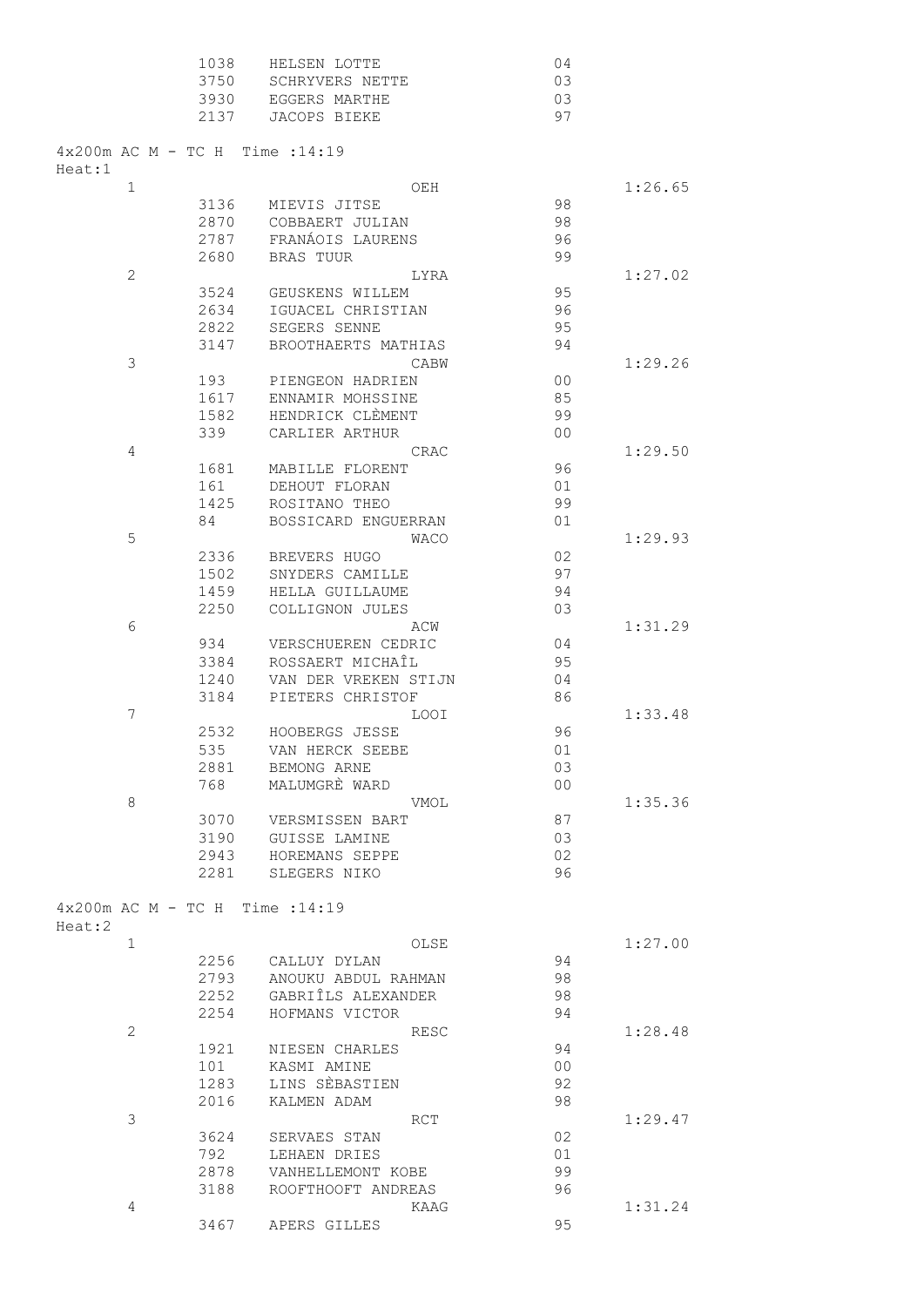|              | 2999         | DUMON EWOUT                                       | 95             |                    |
|--------------|--------------|---------------------------------------------------|----------------|--------------------|
|              | 2606         | FOLLENS ROBIN                                     | 96             |                    |
|              | 898          | VERNIERS THIBEAU                                  | 01             |                    |
| 5            |              | KKS                                               |                | 1:32.35            |
|              | 3004         | TREMERIE JOSHUA                                   | 02             |                    |
|              | 2473         | MONSEREZ DYLAN                                    | 97             |                    |
|              | 3259         | ZEPHIRIN JOACHIM                                  | 85             |                    |
|              | 885          | LUYPAERT KEITH                                    | 0 <sup>0</sup> |                    |
| 6            |              | LEBB                                              |                | 1:33.73            |
|              | 1978         | TORCK 05                                          |                |                    |
|              | 1477         | TEMMERMAN TIBE                                    | 05             |                    |
|              | 2675         | BOGAERTS JONAS                                    | 94             |                    |
|              | 7558         | VAN INGELGEM THOMAS                               | 84             |                    |
| 7            |              | SPBO                                              |                | 1:37.42            |
|              | 648          | VAN HEMELRIJK THOMAS                              | 0 <sub>0</sub> |                    |
|              | 3188         | DE GRANDE TIMO                                    | 02             |                    |
|              | 1021         | VAN HOUCKE SVERRE                                 | 04             |                    |
|              | 3025         | HAECK KEVIN                                       | 03             |                    |
| 8            |              | RIWA                                              |                | 1:44.96            |
|              | 4505         | ANDRE CHRISTIAN                                   | 65             |                    |
|              | 4926         | CISSE SOULEYMANE                                  | 79             |                    |
|              | 4600         | MOTTET PIERRE-YVES                                | 81             |                    |
|              | 4089         | BROZE LAURENT                                     | 72             |                    |
|              |              |                                                   |                |                    |
|              |              | $4 \times 800$ m AC Mas V - TC Mas F Time : 14:32 |                |                    |
| Heat:1       |              |                                                   |                |                    |
| $\mathbf 1$  |              | KAAG                                              |                | $9:05.71$ BK/CB 1  |
|              |              | 674 LAHEY LÈONIE                                  | 0 <sub>0</sub> |                    |
|              | 1957         | DE VLIEGER LIZE                                   | 98             |                    |
|              | 2125         | QUATACKER LORE                                    | 98             |                    |
|              | 3565         | GHIJSELINGS SYRAH                                 | 02             |                    |
| $\mathbf{2}$ |              | <b>HCO</b>                                        |                | $9:13.57$ BK/CB 2  |
|              | 715          | DE MARÈ HANNE                                     | 0 <sub>0</sub> |                    |
|              | 3598         | VAN LAETHEM CHARLOTTE                             | 02             |                    |
|              | 1913         | ROELENS CÈLINE                                    | 99             |                    |
|              | 604          | PONETTE HELENA                                    | 0 <sup>0</sup> |                    |
| 3            |              | RIEM<br>BALCAEN SARINA                            | 93             | 9:14.61 BK/CB 3    |
|              | 1761<br>1764 |                                                   | 96             |                    |
|              |              | HEMELSOET LARA<br>1867 VANDE RIVIERE KATRIJN      | 90             |                    |
|              | 1762         | CORNELIS JACINTHA                                 | 98             |                    |
| 4            |              | LYRA                                              |                | 9:33.21            |
|              | 2324         | DE SMET MICHELE                                   | 99             |                    |
|              | 1454         | VERVOORT CHARLOTTE                                | 04             |                    |
|              | 1681         | VAN EYNDE MILA                                    | 05             |                    |
|              | 651          | VERMEULEN HELEEN                                  | 01             |                    |
| 5            |              | FCHA                                              |                | 9:53.20            |
|              | 106          | HOCK COLINE                                       | 01             |                    |
|              | 8            | BUIS …LEA                                         | 01             |                    |
|              | 1014         | STORDEUR MÈLANIE                                  | 92             |                    |
|              | 1013         | CLASSE AMANDINE                                   | 95             |                    |
| 6            |              | ARCH                                              |                | 10:04.85           |
|              | 1037         | SENSEE HELENE                                     | 96             |                    |
|              | 186          | LIGOT MARIE                                       | 0 <sub>0</sub> |                    |
|              | 2974         | ANTENUCCI SANDRA                                  | 81             |                    |
|              | 1032         | GERARDY ALINE                                     | 94             |                    |
| 7            |              | RIEM                                              |                | 10:34.53 BK/CB M 1 |
|              | 3766         | DE RYCKE NADIA                                    | 72             |                    |
|              | 3779         | VAN CAMPENHOUT VEERLE                             | 75             |                    |
|              | 3818         | VAN BOSSCHE MARIJKE                               | 77             |                    |
|              | 4422         | BRUGGEMAN PETRA                                   | 80             |                    |
| 8            |              | ACHL                                              |                | 11:04.59 BK/CB M 2 |
|              | 3521         | LIECKENS VICKY                                    | 80             |                    |
|              | 3538         | GELUYKENS ANNELEEN                                | 74             |                    |
|              | 3526         | DROUARD WENDY                                     | 76             |                    |
|              | 3531         | MEEUS NELE                                        | 77             |                    |
| 9            |              | AVMO                                              |                | 11:28.82 BK/CB M 3 |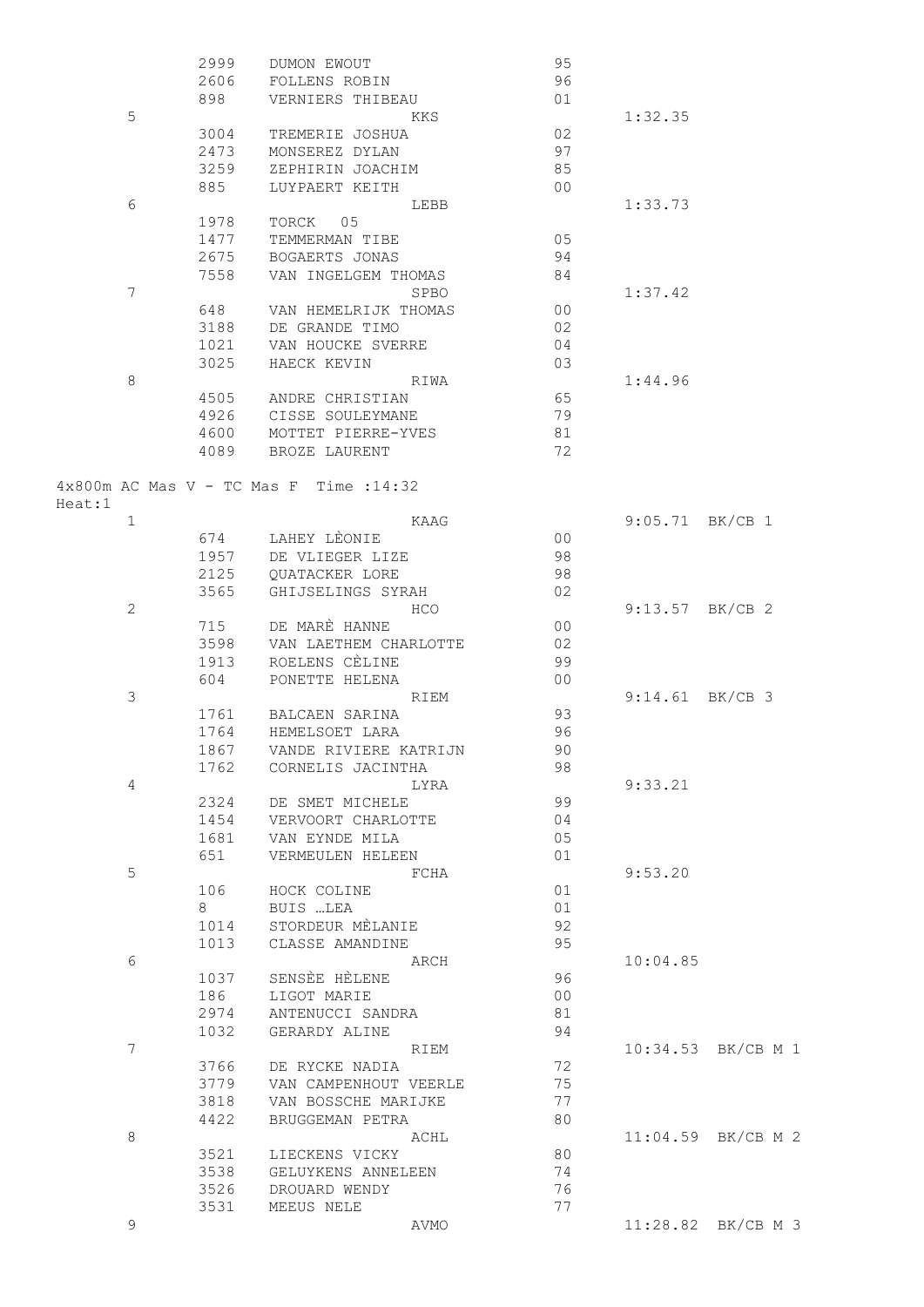|        |              | 4301<br>4002 | DEFOORT SAARTJE<br>HASPESLAGH CHARLOTTE     | 78<br>62       |         |                   |
|--------|--------------|--------------|---------------------------------------------|----------------|---------|-------------------|
|        |              | 4285         | D'HONDT NATHALIE                            | 73             |         |                   |
|        |              | 4088         | GEEROLF CHRISTA                             | 61             |         |                   |
| Heat:1 |              |              | $4 \times 800$ m AC M - TC H Time : 14:46   |                |         |                   |
|        | $\mathbf 1$  |              | KAAG                                        |                |         | $7:40.60$ BK/CB 1 |
|        |              | 469          | PAUWELS THOMAS                              | 00             |         |                   |
|        |              | 471          | VANDERPOORTEN RAYAN                         | 0 <sub>0</sub> |         |                   |
|        |              | 2546         | BENSCHOP VIKTOR                             | 95             |         |                   |
|        |              | 2436         | BOTTERMAN AARON                             | 94             |         |                   |
|        | $\mathbf{2}$ |              | ΕA                                          |                |         | $7:46.82$ BK/CB 2 |
|        |              | 3068         | BETTENS VICTOR                              | 03             |         |                   |
|        |              | 564          | VAN RIJCKEGHEM JARICH                       | 0 <sup>0</sup> |         |                   |
|        |              | 2404         | DE BRUYN MARIUS                             | 96             |         |                   |
|        |              | 566 —        | VERHEYDEN RUBEN                             | 00             |         |                   |
|        | 3            |              | ARAC                                        |                |         | $7:47.98$ BK/CB 3 |
|        |              | 2411         | VAN HERCK YIRCO                             | 94             |         |                   |
|        |              | 2413         | VAN SCHOUBROECK JONAS                       | 92             |         |                   |
|        |              | 3043         | VAN HERCK YONI<br>VAN LOOY RUBEN            | 93             |         |                   |
|        |              | 568          |                                             | 01             | 7:48.62 |                   |
|        | 4            |              | LEBB                                        | 0 <sub>0</sub> |         |                   |
|        |              | 811<br>2440  | VAN AKEN BO                                 | 90             |         |                   |
|        |              |              | DE PROFT MICHIEL                            | 98             |         |                   |
|        |              | 2741<br>3264 | TECK ARNE<br>VAN LAETHEM GAETAN             | 97             |         |                   |
|        | 5            |              | RIWA                                        |                | 7:53.80 |                   |
|        |              | 1574         | BARO OLIVIER                                | 93             |         |                   |
|        |              | 2187         | VAN HAMMEE SIMON                            | 02             |         |                   |
|        |              | 1568         | AZZOUZ SOUHAIB                              | 98             |         |                   |
|        |              | 1767         | BROZE JEAN                                  | 99             |         |                   |
|        | 6            |              | VOLH                                        |                | 8:00.21 |                   |
|        |              | 3101         | VAN DEN BUSSCHE THIBAU                      | 98             |         |                   |
|        |              | 3106         | VIERBERGEN TOON                             | 97             |         |                   |
|        |              | 3235         | DE CALUWAERT CEDRIC                         | 89             |         |                   |
|        |              | 3437         | DIERCKX TOON                                | 87             |         |                   |
|        | 7            |              | LAT                                         |                | 8:02.83 |                   |
|        |              | 2833         | SOETENS BRENT                               | 02             |         |                   |
|        |              | 2597         | DE BACKER GERBEN                            | 95             |         |                   |
|        |              | 501          | DE SMEDT YANNIS                             | 0 <sub>0</sub> |         |                   |
|        |              | 2172         | LOCKEFEER QUINTEN                           | 99             |         |                   |
|        | 8            |              | <b>LOOI</b>                                 |                | 8:08.25 |                   |
|        |              | 586          | RUTTEN OWEN                                 | 0 <sup>0</sup> |         |                   |
|        |              | 3035         | VANGEEL JONAS                               | 98             |         |                   |
|        |              | 525          | FERSON SIMON                                | 01             |         |                   |
|        |              | 767          | VERHEIJEN ROBBE                             | 01             |         |                   |
|        | 9            |              | CSDY                                        |                | 8:10.15 |                   |
|        |              | 1463         | LAGACHE ARNAUD                              | 93             |         |                   |
|        |              | 87           | LEONARD MAXIME                              | 01             |         |                   |
|        |              | 85           | DELVOIE BASILE                              | 0 <sub>0</sub> |         |                   |
|        |              | 2031         | HERNALSTEENS CEDRIC                         | 86             |         |                   |
|        | 10           |              | ACLO                                        |                | 8:17.02 |                   |
|        |              | 238          | BERTI ANTOINE                               | 0 <sub>0</sub> |         |                   |
|        |              | 2256         | DEMARET LUCAS                               | 03             |         |                   |
|        |              | 1787         | SCARNIET FRANÁOIS                           | 93             |         |                   |
|        |              | 1786         | LATTANZIO BENJAMIN                          | 95             |         |                   |
|        | 11           |              | HALE                                        |                | 8:44.72 |                   |
|        |              | 3720<br>2283 | ROEYGENS LODEWIJK                           | 93<br>98       |         |                   |
|        |              | 5712         | MAENHOUT YORICH<br>MAENHOUT KURT            | 73             |         |                   |
|        |              | 2282         | MAENHOUT JENS                               | 95             |         |                   |
|        |              |              |                                             |                |         |                   |
| Heat:1 |              |              | $4 \times 800$ m Mas M - Mas H Time : 15:07 |                |         |                   |
|        | $\mathbf 1$  |              | AVMO                                        |                |         | 8:29.70 BK/CB 1   |
|        |              | 6858         | VANHOUTTE GUNTHER                           | 74             |         |                   |
|        |              |              |                                             |                |         |                   |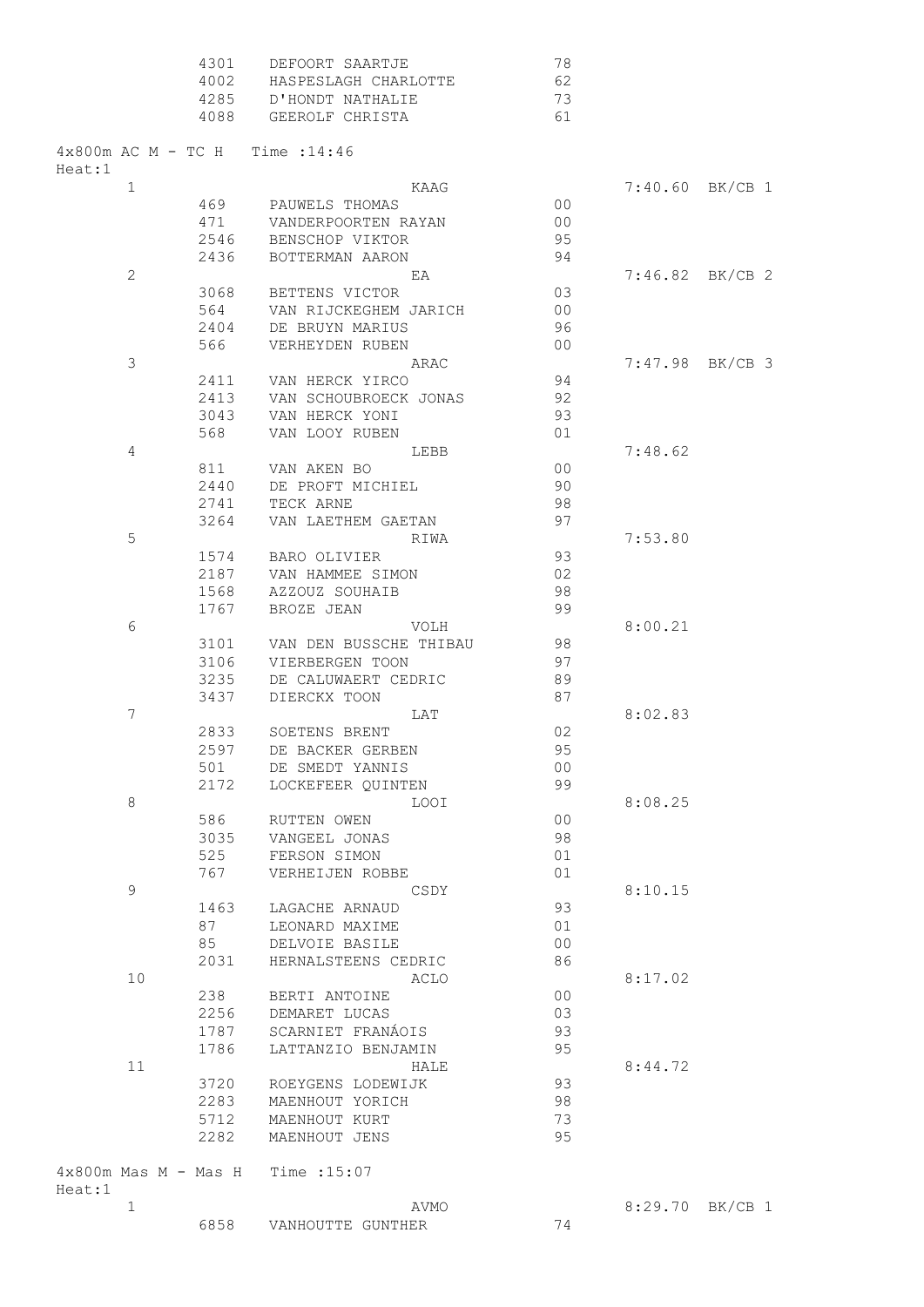|        |                        | 6821 | TANGHE JEROEN             | 75   |                 |
|--------|------------------------|------|---------------------------|------|-----------------|
|        |                        | 7084 | WILLEMS CHRISTOPHE        | 74   |                 |
|        |                        | 6822 | DECLERCK MISHA            | 82   |                 |
|        | 2                      |      | ACHL                      |      | 8:39.21 BK/CB 2 |
|        |                        | 6230 | JACOBS STIJN              | 77   |                 |
|        |                        | 5330 | WILS JOHAN                | 74   |                 |
|        |                        | 5301 | VAN ROOY TOM              | 82   |                 |
|        |                        | 5314 | VAN DE GENDER JELLE       | 81   |                 |
|        | 3                      |      |                           | LEBB | 8:47.30 BK/CB 3 |
|        |                        | 5822 | QUINTELIER BEN            | 78   |                 |
|        |                        | 6518 | JACOPS DAVID              | 82   |                 |
|        |                        | 6703 | NJEMA IMED                | 75   |                 |
|        |                        | 6287 |                           | 77   |                 |
|        |                        |      | RAEMDONCK BART            |      |                 |
|        | 4                      |      | ABES                      |      | 9:00.27         |
|        |                        | 6349 | RONDAS TOM                | 79   |                 |
|        |                        | 6345 | THYS ROB                  | 78   |                 |
|        |                        | 6348 | BICKER BENNY              | 72   |                 |
|        |                        | 6439 | BANZADIO DIAKIESE*        | 76   |                 |
|        | 5                      |      | AZW                       |      | 9:00.54         |
|        |                        | 7148 | DESMET MARC               | 67   |                 |
|        |                        | 6544 | DECLERCO TOM              | 72   |                 |
|        |                        | 6550 | DESMEDT STIJN             | 80   |                 |
|        |                        | 5409 | DESCHODT BERT             | 81   |                 |
|        | 6                      |      |                           | KAAG | 9:21.26         |
|        |                        | 5969 | NOTEBAERT WOUTER          | 68   |                 |
|        |                        | 5345 | JANSSENS GEERT            | 72   |                 |
|        |                        | 6068 | HENS ZEGER                | 72   |                 |
|        |                        |      |                           | 80   |                 |
|        |                        | 5908 | GUERFAL RIDHA             |      |                 |
|        | $\overline{7}$         |      | CSF                       |      | 9:22.43         |
|        |                        | 4067 | VAN DER AUWERMEULEN JEAN- | 78   |                 |
|        |                        | 4058 | GUENNOUN ABDERRAHIM       | 72   |                 |
|        |                        | 4057 | GETACHEW GIRMA            | 70   |                 |
|        |                        | 4961 | CARON SERGE∞              | 66   |                 |
|        | 8                      |      |                           | OLSE | 11:53.13        |
|        |                        | 5414 | VERMEYLEN DIRK            | 63   |                 |
|        |                        | 5749 | SCHRANS ANDRE             | 55   |                 |
|        |                        | 6618 | DE CALUWE IVAN            | 70   |                 |
|        |                        | 5750 | VAN DER WELK LUC          | 54   |                 |
|        |                        |      |                           |      |                 |
|        | $4x100m$ Cad V - Cad F |      | Time : 15:19              |      |                 |
| Heat:1 |                        |      |                           |      |                 |
|        | 1                      |      |                           | LYRA | 50.06 BK/CB 1   |
|        |                        | 1587 | MEULDERS MARIE            | 04   |                 |
|        |                        |      |                           | 05   |                 |
|        |                        | 1586 | HUTSEBAUT JUTTA           |      |                 |
|        |                        | 1578 | MARIEN KJERSTI            | 05   |                 |
|        |                        | 1599 | PEETERS MARGAUX           | 04   |                 |
|        | $\mathbf{2}$           |      | AVT                       |      | 50.50 BK/CB 2   |
|        |                        | 1087 | BROUCKAERT KATO           | 04   |                 |
|        |                        | 1088 | DAVIDS MAITHE             | 05   |                 |
|        |                        | 1154 | WILLEKENS ASTER           | 05   |                 |
|        |                        | 1210 | INDEHERBERGE EMELINE      | 05   |                 |
|        | 3                      |      |                           | HAMM | 50.79 BK/CB 3   |
|        |                        | 1176 | VERHAVERT AMELIE          | 04   |                 |
|        |                        | 1469 | VAN HECKE LENA            | 05   |                 |
|        |                        | 1397 | STEELS SITA               | 05   |                 |
|        |                        | 1171 | HELLINCKX CARO            | 04   |                 |
|        | 4                      |      | ACHL                      |      | 51.32           |
|        |                        | 1623 | VAN HOVE LOENA            | 04   |                 |
|        |                        | 1060 | PAUWELS HANNE             | 04   |                 |
|        |                        | 1038 | HELSEN LOTTE              | 04   |                 |
|        |                        |      |                           |      |                 |
|        |                        | 1033 | VERMEIREN NOOR            | 05   |                 |
|        | 5                      |      | VOLH                      |      | 51.34           |
|        |                        | 1867 | THIERENS LOUISE           | 05   |                 |
|        |                        | 1868 | HERMANS YUNA              | 04   |                 |
|        |                        | 1865 | VAN HASSEL JANNEKE        | 04   |                 |
|        |                        | 1871 | MAES NIENKE               | 04   |                 |
|        | 6                      |      |                           | AVLO | 52.08           |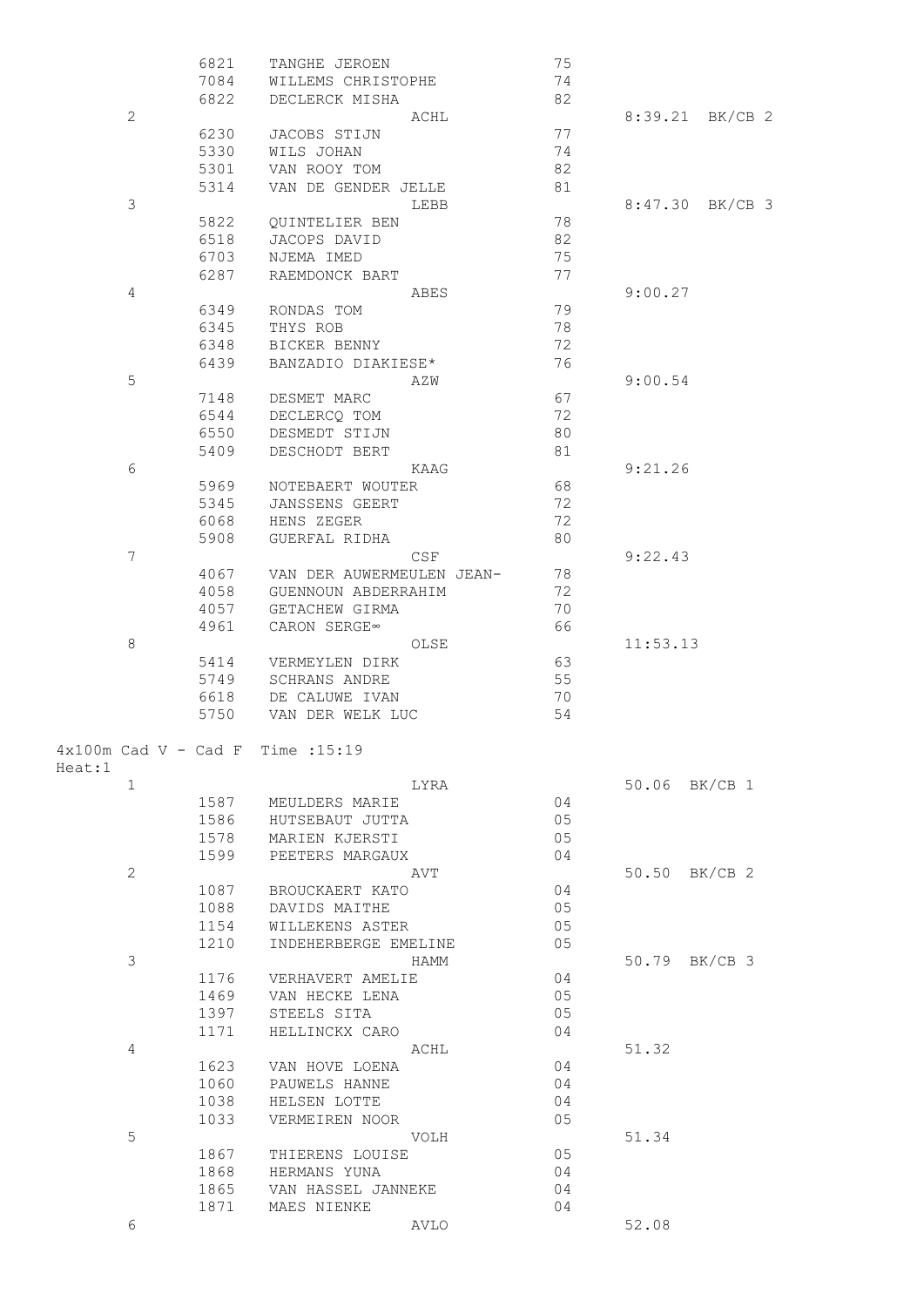|        |                                | 1654 | VAN DE WIELE HANNE                  | 05 |       |               |
|--------|--------------------------------|------|-------------------------------------|----|-------|---------------|
|        |                                | 1698 | VIDARSSON SUNNA-LIF                 | 04 |       |               |
|        |                                | 1696 | VERNIERS STEPHANIE                  | 05 |       |               |
|        |                                |      |                                     |    |       |               |
|        |                                | 1657 | COWIE JADE                          | 05 |       |               |
|        |                                |      | CABW                                |    | DIS   | 170.7         |
|        |                                | 509  | BULSEI MARGOT                       | 04 |       |               |
|        |                                | 413  | BRASSEUR LOU                        | 04 |       |               |
|        |                                | 243  | KEMPENER SHANIA                     | 04 |       |               |
|        |                                |      |                                     |    |       |               |
|        |                                | 560  | MORTANT ALEXANDRA                   | 04 |       |               |
|        |                                |      | KAAG                                |    | DNF   |               |
|        |                                | 1457 | DE VARE CLARA                       | 04 |       |               |
|        |                                | 1391 | DIOUF LOUISE                        | 04 |       |               |
|        |                                | 1390 | BOONE YELENA                        | 05 |       |               |
|        |                                |      |                                     |    |       |               |
|        |                                | 1389 | SONNEVILLE AMELIE                   | 04 |       |               |
|        |                                |      | $4x100m$ Sch V - Sco F Time : 15:21 |    |       |               |
| Heat:1 | $\mathbf 1$                    |      | SER                                 |    |       | 48.46 BK/CB 1 |
|        |                                |      |                                     |    |       |               |
|        |                                | 2851 | BRUGGEN CLARA                       | 03 |       |               |
|        |                                | 3047 | COLLARD ERINE                       | 03 |       |               |
|        |                                | 2526 | DELCOMMUNE SARAH                    | 02 |       |               |
|        |                                | 2533 | <b>JEHAES MARINE</b>                | 03 |       |               |
|        | $\mathbf{2}$                   |      | AVT                                 |    | 48.55 | BK/CB 2       |
|        |                                |      |                                     |    |       |               |
|        |                                | 3650 | SCHEPERS INA                        | 03 |       |               |
|        |                                | 3785 | ADEWOYE LAURYN                      | 03 |       |               |
|        |                                | 3301 | BERINGS ANISSA                      | 02 |       |               |
|        |                                | 3385 | METTEN HELENA                       | 03 |       |               |
|        | $\mathfrak{Z}$                 |      | VS                                  |    |       | 49.14 BK/CB 3 |
|        |                                | 3558 | VAN DOORSLAER ELINE                 | 03 |       |               |
|        |                                |      |                                     |    |       |               |
|        |                                | 3559 | DENOLF NINA                         | 02 |       |               |
|        |                                | 3526 | BLANCQUAERT JENTE                   | 02 |       |               |
|        |                                | 3519 | DE TROYER MARIE                     | 03 |       |               |
|        | 4                              |      | ASVO                                |    | 49.36 |               |
|        |                                | 3637 | DE SCHEPPER KATO                    | 03 |       |               |
|        |                                |      |                                     |    |       |               |
|        |                                | 3636 | VAN SNICK ANAÔS                     | 02 |       |               |
|        |                                | 3638 | HANSSENS ILANA                      | 02 |       |               |
|        |                                | 3640 | DEMETTER KAAT                       | 02 |       |               |
|        | 5                              |      | ACHL                                |    | 49.65 |               |
|        |                                | 3928 | DIELS ESTHER                        | 02 |       |               |
|        |                                | 3929 | PORIAU LOTTE                        | 03 |       |               |
|        |                                |      |                                     |    |       |               |
|        |                                | 3276 | SAUVILLER FEMKE                     | 02 |       |               |
|        |                                |      | 3927 EELEN KARLIEN                  | 02 |       |               |
|        | 6                              |      | ACW                                 |    | 49.91 |               |
|        |                                | 3577 | SMET EMMA                           | 02 |       |               |
|        |                                | 3939 | KADIAMBA ANOUCHKA                   | 02 |       |               |
|        |                                |      |                                     |    |       |               |
|        |                                | 3889 | DE FOER MARIT                       | 03 |       |               |
|        |                                | 3568 | DE BLOCK VEERLE                     | 03 |       |               |
|        | 7                              |      | KAAG                                |    | 49.97 |               |
|        |                                | 3457 | VAN RENTERGHEM ZARA                 | 02 |       |               |
|        |                                | 3741 | DE SMET JENNA                       | 02 |       |               |
|        |                                |      |                                     |    |       |               |
|        |                                | 3846 | LAGAST ESTER                        | 02 |       |               |
|        |                                | 3532 | VAN DRIESSCHE XANTHE                | 03 |       |               |
|        | 8                              |      | LYRA                                |    | 50.91 |               |
|        |                                | 3581 | STUER LOTTE                         | 02 |       |               |
|        |                                | 3717 | WOUTERS MIRTHE                      | 03 |       |               |
|        |                                | 3670 | DE HAES ELLE                        | 03 |       |               |
|        |                                |      |                                     |    |       |               |
|        |                                | 3811 | DE HERDT ANTJE                      | 02 |       |               |
|        | $4 \times 100$ m Cad M - Cad H |      | Time : 16:18                        |    |       |               |
| Heat:1 |                                |      |                                     |    |       |               |
|        | 1                              |      | KAAG                                |    |       | 44.90 BK/CB 1 |
|        |                                |      | 1078 HAUTTEKEETE SIEBE              | 04 |       |               |
|        |                                | 1185 | VAN AERDE VIKTOR                    | 04 |       |               |
|        |                                | 2018 | VAN VLIET ALEXANDER                 | 04 |       |               |
|        |                                | 1579 | DE VOS SENNE                        | 04 |       |               |
|        |                                |      |                                     |    |       | 45.10 BK/CB 2 |
|        | 2                              |      | ASVO                                |    |       |               |
|        |                                | 1464 | DE CREMER HERVE                     | 04 |       |               |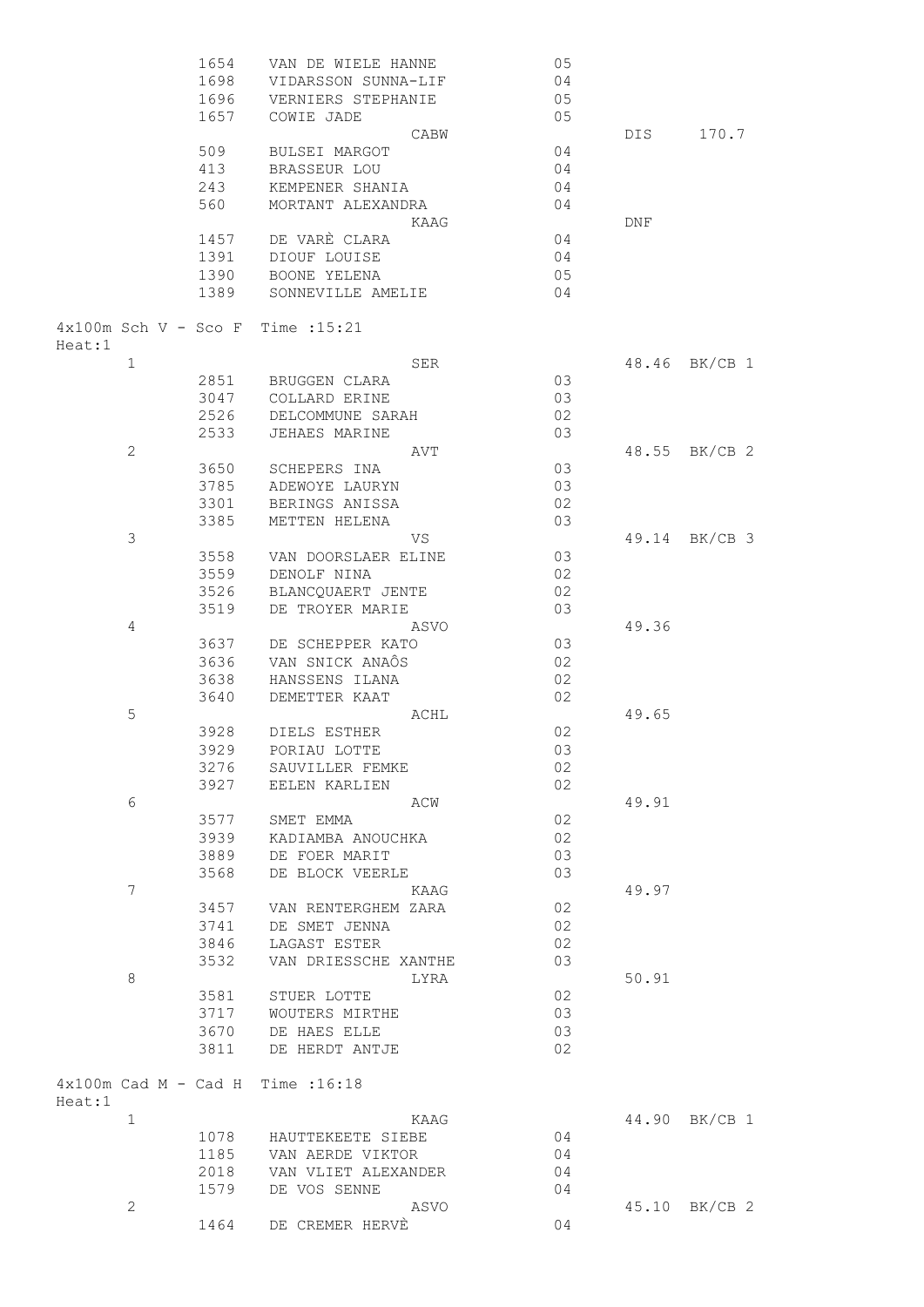|                        |                | 1335 | VANDRIESSCHE JELLE   | 04 |       |               |
|------------------------|----------------|------|----------------------|----|-------|---------------|
|                        |                | 1494 | DE VRIESE JARON      | 04 |       |               |
|                        |                | 1331 | MERSSEMAN KILLIAN    | 04 |       |               |
|                        | 3              |      | SER                  |    |       | 45.87 BK/CB 3 |
|                        |                | 457  | ZANELLA FRANÁOIS     | 04 |       |               |
|                        |                | 127  | CAUCHETEUX FRANÁOIS  | 04 |       |               |
|                        |                | 128  | CAUCHETEUX QUENTIN   | 04 |       |               |
|                        |                | 99   | PINTE ALEXANDRE      | 04 |       |               |
|                        | $\overline{4}$ |      | CABW                 |    | 46.03 |               |
|                        |                | 269  | MARIN TOM            | 04 |       |               |
|                        |                | 268  | FRANÁOIS XAVIER      | 05 |       |               |
|                        |                | 364  | DELVIN THIBAUT       | 04 |       |               |
|                        |                | 527  | CARLIER ZACHARY      | 04 |       |               |
|                        | 5              |      | RESC                 |    | 46.23 |               |
|                        |                | 68   | GRUSON AUGUSTIN      | 04 |       |               |
|                        |                | 163  | ENGLEBERT TIMOTHEE   | 04 |       |               |
|                        |                | 259  | SIBOURG VALENTIN     | 04 |       |               |
|                        |                | 379  | MBUYI BODIKA WILLIAM | 04 |       |               |
|                        | 6              |      | AVT                  |    | 46.64 |               |
|                        |                | 1455 | HERMANS DOUWE        | 04 |       |               |
|                        |                | 898  | DE RAEDT BRAM        | 05 |       |               |
|                        |                | 1055 | VANDERHOVEN MICHAEL  | 04 |       |               |
|                        |                | 954  | KERKHOFS JENS        | 05 |       |               |
|                        | 7              |      | ACHL                 |    | 47.17 |               |
|                        |                | 1497 | MOONEN SENNE         | 04 |       |               |
|                        |                | 785  | VAN GELDER SENNE     | 04 |       |               |
|                        |                | 1209 | CLAES FREDERIK       | 05 |       |               |
|                        |                | 971  | CHRISTIANEN LUCAS    | 04 |       |               |
|                        |                |      | SMAC                 |    | DNF   |               |
|                        |                | 110  | GARCIA SAOUT GABRIEL | 05 |       |               |
|                        |                | 88   | OTJACQUES ALEXANDRE  | 04 |       |               |
|                        |                | 170  | DUWEZ SIMON          | 04 |       |               |
|                        |                |      |                      |    |       |               |
|                        |                | 477  | MOUNTEWOU AUSTIN     | 05 |       |               |
| $4x100m$ Sch M - Sco H |                |      | Time : 16:23         |    |       |               |
| Heat:1                 |                |      |                      |    |       |               |
|                        | $\mathbf 1$    |      | KAAG                 |    |       | 42.61 BK/CB 1 |
|                        |                | 2976 | HAUTTEKEETE JENTE    | 02 |       |               |
|                        |                | 2788 | COENE LARS           | 02 |       |               |
|                        |                | 3202 | EVRARD BENJAMIN      | 02 |       |               |
|                        |                | 3183 | DENDONCKER ARNE      | 02 |       |               |
|                        | $\mathbf{2}$   |      | DEIN                 |    |       | 43.17 BK/CB 2 |
|                        |                | 2871 | BOTTERMAN EMIEL      | 02 |       |               |
|                        |                | 2935 | VAN DE WALLE MILAN   | 02 |       |               |
|                        |                | 2936 | VAN DE WALLE MATHIS  | 02 |       |               |
|                        |                | 3440 | DHAENE SAM           | 02 |       |               |
|                        | 3              |      | <b>LOOI</b>          |    |       | 43.51 BK/CB 3 |
|                        |                | 3256 | MALUMGRÈ TIBO        | 03 |       |               |
|                        |                | 3372 | BEX WOUT             | 02 |       |               |
|                        |                | 3077 | PRIJS NICO           | 02 |       |               |
|                        |                | 3493 | BEX FERHAN           | 03 |       |               |
|                        | 4              |      | WS                   |    | 43.60 |               |
|                        |                | 2583 | EL MOURABITI SOHAIB  | 02 |       |               |
|                        |                | 2451 | FARESE FLORIAN       | 03 |       |               |
|                        |                | 2269 | LATINNE MATHYS       | 03 |       |               |
|                        |                | 2270 | LIFRANGE OLIVIER     | 03 |       |               |
|                        | 5              |      | ACHL                 |    | 44.67 |               |
|                        |                | 3070 | CLAES JONATHAN       | 03 |       |               |
|                        |                | 2773 | BRUYNS TIJS          | 03 |       |               |
|                        |                | 2767 | VAN PEEL JARNE       | 02 |       |               |
|                        |                | 3229 | TORFS ROBBE          | 03 |       |               |
|                        | 6              |      | RESC                 |    | 45.09 |               |
|                        |                | 2345 | YAHNI SAYAT          | 02 |       |               |
|                        |                | 2505 | DOUDOUHI REDA        | 02 |       |               |
|                        |                | 2608 | MANUEL DUARTE IVAN∞  | 02 |       |               |
|                        | 7              | 2572 | MEDAN MARKO<br>DCLA  | 03 | 45.36 |               |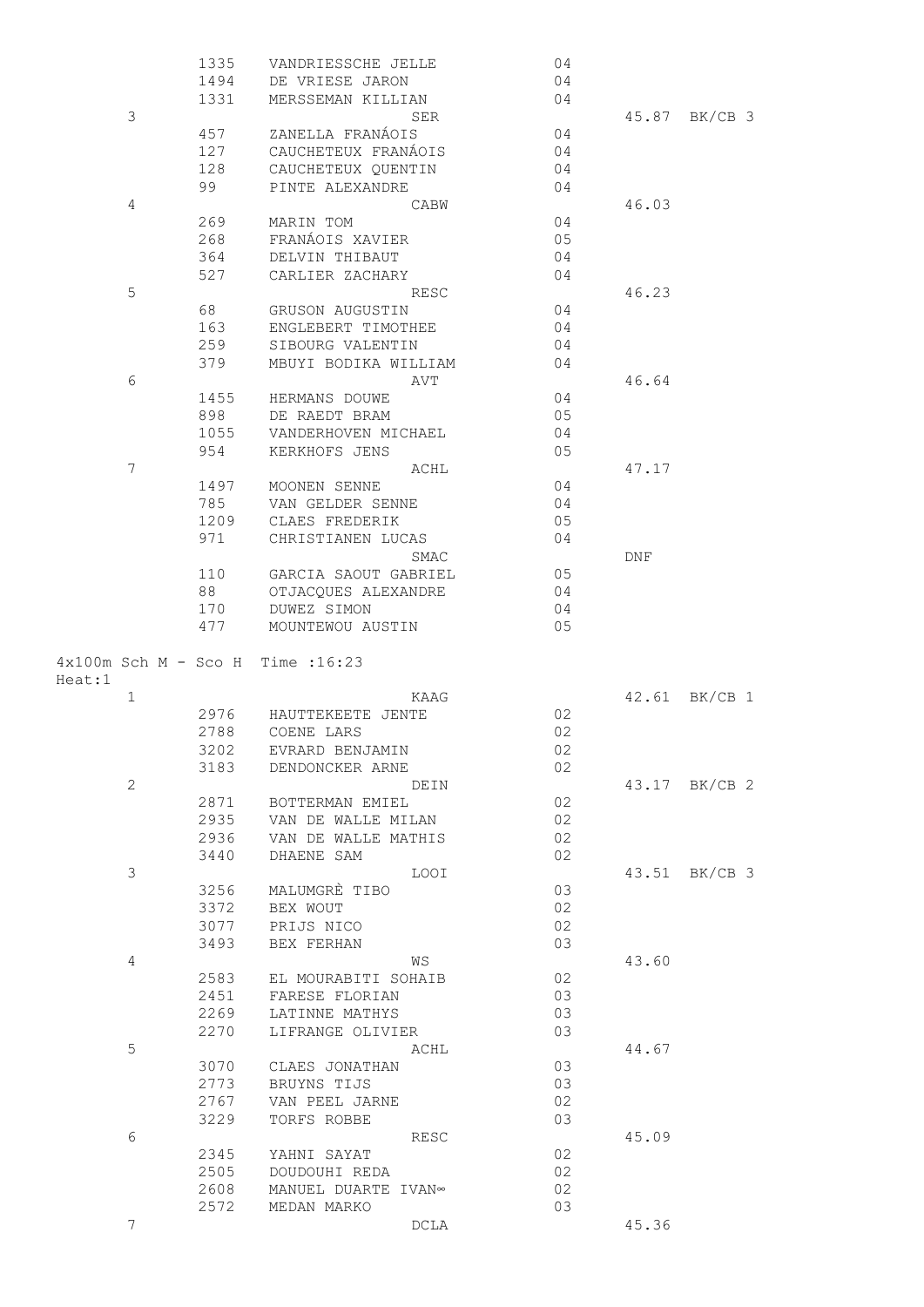|                                   | 2783 | DE KUYPER ARNO                | 03             |       |               |
|-----------------------------------|------|-------------------------------|----------------|-------|---------------|
|                                   | 2893 | SODJI THIEL                   | 03             |       |               |
|                                   | 2891 | FEYAERTS GUST                 | 02             |       |               |
|                                   | 2780 | VAN PUYVELDE TUUR             | 02             |       |               |
| 8                                 |      | AVLO                          |                | 45.36 |               |
|                                   | 3421 | BOUCHARRAFAT REDOUANE*        | 03             |       |               |
|                                   | 3214 | VERDUYCKT JONAS               | 02             |       |               |
|                                   | 3288 | VINCK SYMEN                   | 03             |       |               |
|                                   | 3247 | DIELEMAN NOA                  | 03             |       |               |
|                                   |      |                               |                |       |               |
| $4x100m$ AC V - TC F Time : 15:28 |      |                               |                |       |               |
| Heat:1                            |      |                               |                |       |               |
| $\mathbf 1$                       |      | RCG                           |                | 46.39 | BK/CB 1       |
|                                   | 546  | VAN DER MEULEN CLOE           | 01             |       |               |
|                                   | 2236 | RUTJENS SARAH                 | 92             |       |               |
|                                   | 2391 | VERVAET IMKE                  | 93             |       |               |
|                                   |      |                               | 99             |       |               |
|                                   | 2234 | <b>BAUWENS LAURES</b>         |                |       |               |
| $\mathbf{2}$                      |      | ACW                           |                |       | 47.19 BK/CB 2 |
|                                   | 848  | DE KLER JIENITY               | 0 <sup>0</sup> |       |               |
|                                   | 793  | DE FOER LOTTE                 | 0 <sub>0</sub> |       |               |
|                                   | 594  | VAN DER VREKEN LOTTE          | 01             |       |               |
|                                   | 586  | VAN LAERE LIESELOTTE          | 01             |       |               |
| 3                                 |      | CABW                          |                | 48.58 | BK/CB 3       |
|                                   | 560  | MORTANT ALEXANDRA             | 04             |       |               |
|                                   | 131  | DUCHENE AURORE                | 0 <sup>0</sup> |       |               |
|                                   | 82   | PARDOMS EMILIE                | 0 <sup>0</sup> |       |               |
|                                   | 2885 | JOUBERTON EMILIE <sup>®</sup> | 80             |       |               |
| 4                                 |      | KAAG                          |                | 48.89 |               |
|                                   | 854  | VEREECKE HANNA                | 0 <sub>0</sub> |       |               |
|                                   | 2212 | BOGAERT ANNELIES              | 95             |       |               |
|                                   | 1880 | LAMBRECHT CHARLOTTE           | 93             |       |               |
|                                   | 2516 | MICHIELS HEGE                 | 96             |       |               |
| 5                                 |      | LEBB                          |                | 49.15 |               |
|                                   | 2129 | MERGAN TINA                   | 99             |       |               |
|                                   | 3826 | HEYVAERT LUCA                 | 02             |       |               |
|                                   | 1833 | HEYVAERT NONA                 | 05             |       |               |
|                                   | 1309 | HEYVAERT ELLA                 | 05             |       |               |
| 6                                 |      | <b>RCT</b>                    |                | 50.18 |               |
|                                   |      |                               |                |       |               |
|                                   | 3971 | VRANCKX MAAYKE                | 02             |       |               |
|                                   | 837  | MORREN LISE                   | 0 <sup>0</sup> |       |               |
|                                   | 2444 | LAMBEETS BRETT                | 98             |       |               |
|                                   | 2157 | FLOSSY FRANNE                 | 98             |       |               |
| $\overline{7}$                    |      | CSDY                          |                | 50.73 |               |
|                                   | 2739 | MATUZIAK EVA                  | 02             |       |               |
|                                   | 2735 | ABSIL ZOE                     | 03             |       |               |
|                                   | 1472 | GAUTIER CÈLINE                | 99             |       |               |
|                                   | 1309 | COULON GERALDINE              | 98             |       |               |
|                                   |      | ZWAT                          |                | DIS   | 170.7         |
|                                   | 751  | VANDEN BOSCH AMBER            | 01             |       |               |
|                                   | 2524 | KISOKA PEGUY                  | 97             |       |               |
|                                   | 3835 | OLIVEIRA ASHLEY               | 03             |       |               |
|                                   | 2258 | ROMBOUTS ELINE                | 99             |       |               |
|                                   |      |                               |                |       |               |
| 4x100m AC M - TC H Time : 15:34   |      |                               |                |       |               |
| Heat:1                            |      |                               |                |       |               |
| $\mathbf 1$                       |      | CABW                          |                |       | 41.07 BK/CB 1 |
|                                   | 1620 | KUBA DI-VITA GAYLORD          | 95             |       |               |
|                                   | 339  | CARLIER ARTHUR                | 0 <sub>0</sub> |       |               |
|                                   | 1882 | TEKITSA KENFACK FRANK LO∞     | 98             |       |               |
|                                   | 2699 | NIELSEN FREDERIK∞             | 02             |       |               |
| $\mathbf{2}$                      |      | LYRA                          |                |       | 41.37 BK/CB 2 |
|                                   | 2643 | MORO BABA JORIS               | 94             |       |               |
|                                   | 2634 | IGUACEL CHRISTIAN             | 96             |       |               |
|                                   | 3147 | BROOTHAERTS MATHIAS           | 94             |       |               |
|                                   | 2636 | VERHERSTRAETEN SIMON          | 99             |       |               |
| 3                                 |      | OLSE                          |                | 41.65 | BK/CB 3       |
|                                   | 2793 | ANOUKU ABDUL RAHMAN           | 98             |       |               |
|                                   |      |                               |                |       |               |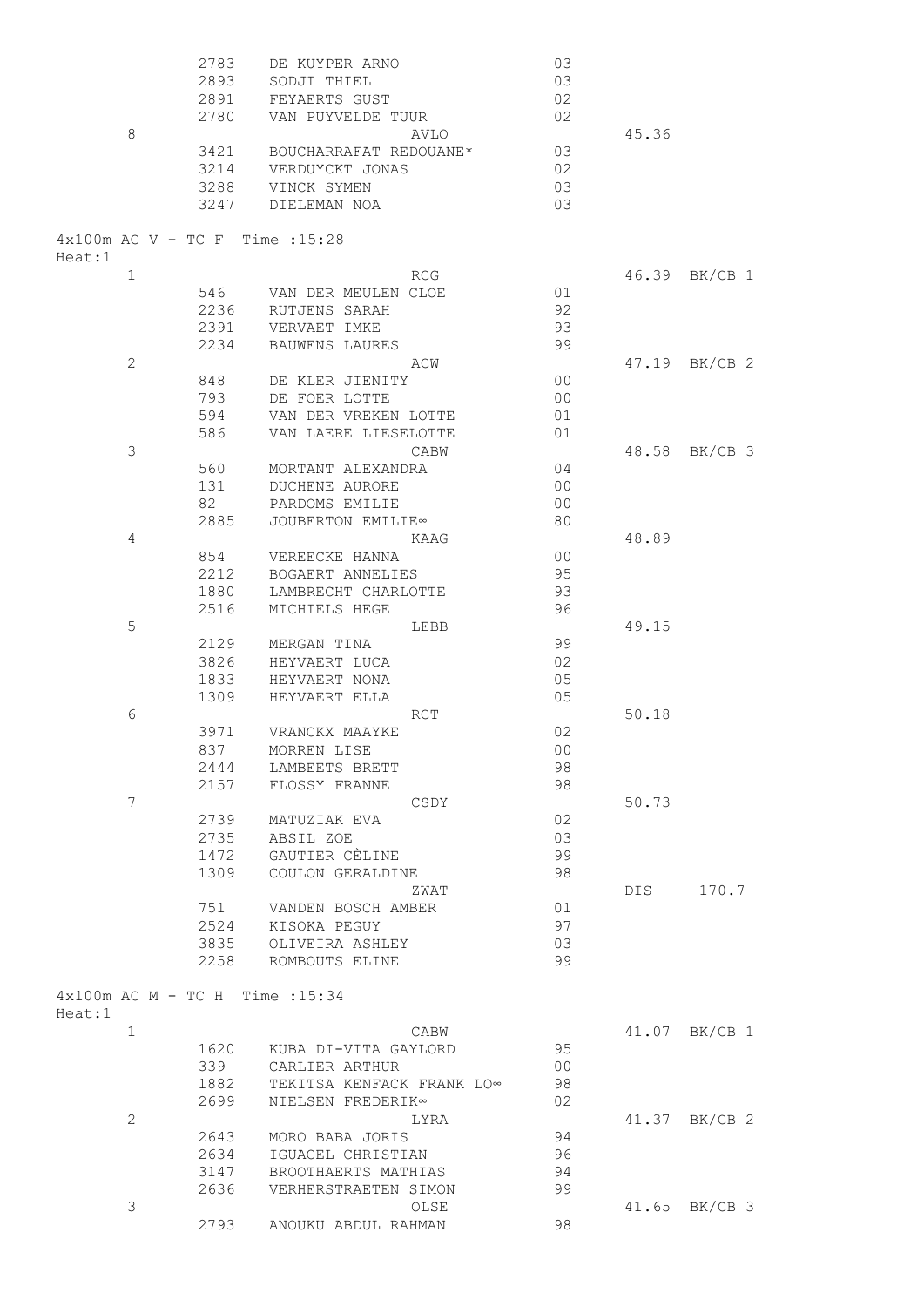|        |                                | 2254 | HOFMANS VICTOR                     |      | 94              |            |                 |
|--------|--------------------------------|------|------------------------------------|------|-----------------|------------|-----------------|
|        |                                | 2252 | GABRIÎLS ALEXANDER                 |      | 98              |            |                 |
|        |                                | 2256 | CALLUY DYLAN                       |      | 94              |            |                 |
|        | 4                              |      |                                    | WACO |                 | 41.98      |                 |
|        |                                | 2336 | BREVERS HUGO                       |      | 02              |            |                 |
|        |                                | 1502 | SNYDERS CAMILLE                    |      | 97              |            |                 |
|        |                                | 1437 | SNYDERS ANTOINE                    |      | 97              |            |                 |
|        |                                | 2250 | COLLIGNON JULES                    |      | 03              |            |                 |
|        | 5                              |      |                                    | CRAC |                 | 42.56      |                 |
|        |                                | 1606 | DURANT THOMAS                      |      | 94              |            |                 |
|        |                                | 1681 | MABILLE FLORENT                    |      | 96              |            |                 |
|        |                                | 1425 | ROSITANO THEO                      |      | 99              |            |                 |
|        |                                | 161  | DEHOUT FLORAN                      |      | 01              |            |                 |
|        | 6                              |      | RCT                                |      |                 | 43.50      |                 |
|        |                                | 2676 | VERSTAPPEN BRECHT                  |      | 93              | RCT        |                 |
|        |                                | 792  | LEHAEN DRIES                       |      | 01              | RCT        |                 |
|        |                                | 3188 | ROOFTHOOFT ANDREAS                 |      | 96              | RCT        |                 |
|        |                                | 3624 | SERVAES STAN                       |      | 02              | RCT        |                 |
|        | 7                              |      | KKS                                |      |                 | 44.02      |                 |
|        |                                | 2560 | DENOLF OLIVIER                     |      | 98              |            |                 |
|        |                                | 2473 | MONSEREZ DYLAN                     |      | 97              |            |                 |
|        |                                | 3259 | ZEPHIRIN JOACHIM                   |      | 85              |            |                 |
|        |                                | 885  | LUYPAERT KEITH                     |      | 0 <sup>0</sup>  |            |                 |
|        |                                |      |                                    | SMAC |                 | <b>DNF</b> |                 |
|        |                                | 1512 | OTJACQUES ROMAIN                   |      | 99              |            |                 |
|        |                                | 1813 | KAPENDA NATHAN                     |      | 98              |            |                 |
|        |                                | 72   | GHISLAIN SÈBASTIEN                 |      | 0 <sup>0</sup>  |            |                 |
|        |                                | 1814 | KAPENDA RAPHAEL                    |      | 98              |            |                 |
| Heat:1 |                                |      | $4x100m$ AMH V - AH F Time : 15:42 |      |                 |            |                 |
|        | $\mathbf 1$                    |      | HAC                                |      |                 |            | 60.85 BK/CB 1   |
|        |                                | 1838 | REUSE KAAT - 21                    |      | 95              |            |                 |
|        |                                | 690  | DE BRAUWER AMY - 21                |      | 0 <sub>0</sub>  |            |                 |
|        |                                | 1875 | GHYSELBRECHT CAROLINE - 2          |      | 92              |            |                 |
|        |                                | 579  | HILLEWAERE JUSTINE - 21            |      | 01              |            |                 |
|        |                                |      |                                    | LYRA |                 | DIS        |                 |
|        |                                | 3754 | CEULEMANS ELIESE - 21              |      | 02              |            |                 |
|        |                                | 2148 | KNIGHT JANNE - 21                  |      | 98              |            |                 |
|        |                                | 2139 | $LOOS$ $ENA - 21$                  |      | 95              |            |                 |
|        |                                |      | 3796 HERREMANS JADZIA - 21         |      | 03              |            |                 |
|        |                                |      |                                    |      |                 |            |                 |
| Heat:1 |                                |      | 4x100m AMH M - AH H Time : 15:48   |      |                 |            |                 |
|        | $\mathbf 1$                    |      | HAC                                |      |                 |            | 53.30 BK/CB 1   |
|        |                                |      | 2602 LEVEQUE KOEN - 21             |      | 91              |            |                 |
|        |                                | 3199 | CUYPERS JONATHAN - 21              |      | 99              |            |                 |
|        |                                | 652  | WIELFAERT LOUIS - 21               |      | 00 <sub>o</sub> |            |                 |
|        |                                | 653  | DEPAUW VINCENT - 21                |      | 01              |            |                 |
|        | 2                              |      |                                    | LYRA |                 |            | 54.83 BK/CB 2   |
|        |                                | 6091 | CASTEELS BART - 21                 |      | 82              |            |                 |
|        |                                | 3150 | JOOSTENS NICK - 21                 |      | 95              |            |                 |
|        |                                | 2640 | TOBBACK RUBEN - 21                 |      | 97              |            |                 |
|        |                                | 2639 | VERRET JONI - 21                   |      | 98              |            |                 |
|        | 3                              |      |                                    | LYRA |                 |            | 61.71 BK/CB 3   |
|        |                                | 669  | VERBRUGGEN HANNES - 21             |      | 0 <sub>0</sub>  |            |                 |
|        |                                | 6152 | VAN EYNDE DAAN - 21                |      | 83              |            |                 |
|        |                                |      | 3135 DE KEERSMAECKER JEROEN -      |      | 02              |            |                 |
|        |                                |      | 2638 VERRET JENS - 21              |      | 96              |            |                 |
| Heat:1 | $4 \times 800$ m Cad V - Cad F |      | Time : 16:04                       |      |                 |            |                 |
|        | $\mathbf 1$                    |      | LAT                                |      |                 |            | 9:38.83 BK/CB 1 |
|        |                                |      | 1058 DAELMAN DEMI                  |      | 04              |            |                 |
|        |                                |      | 1055 KLUSKENS JANA                 |      | 04              |            |                 |
|        |                                |      | 1057 HERMANS MOIA                  |      | 05              |            |                 |
|        |                                | 1054 | KLUSKENS ELENA                     |      | 04              |            |                 |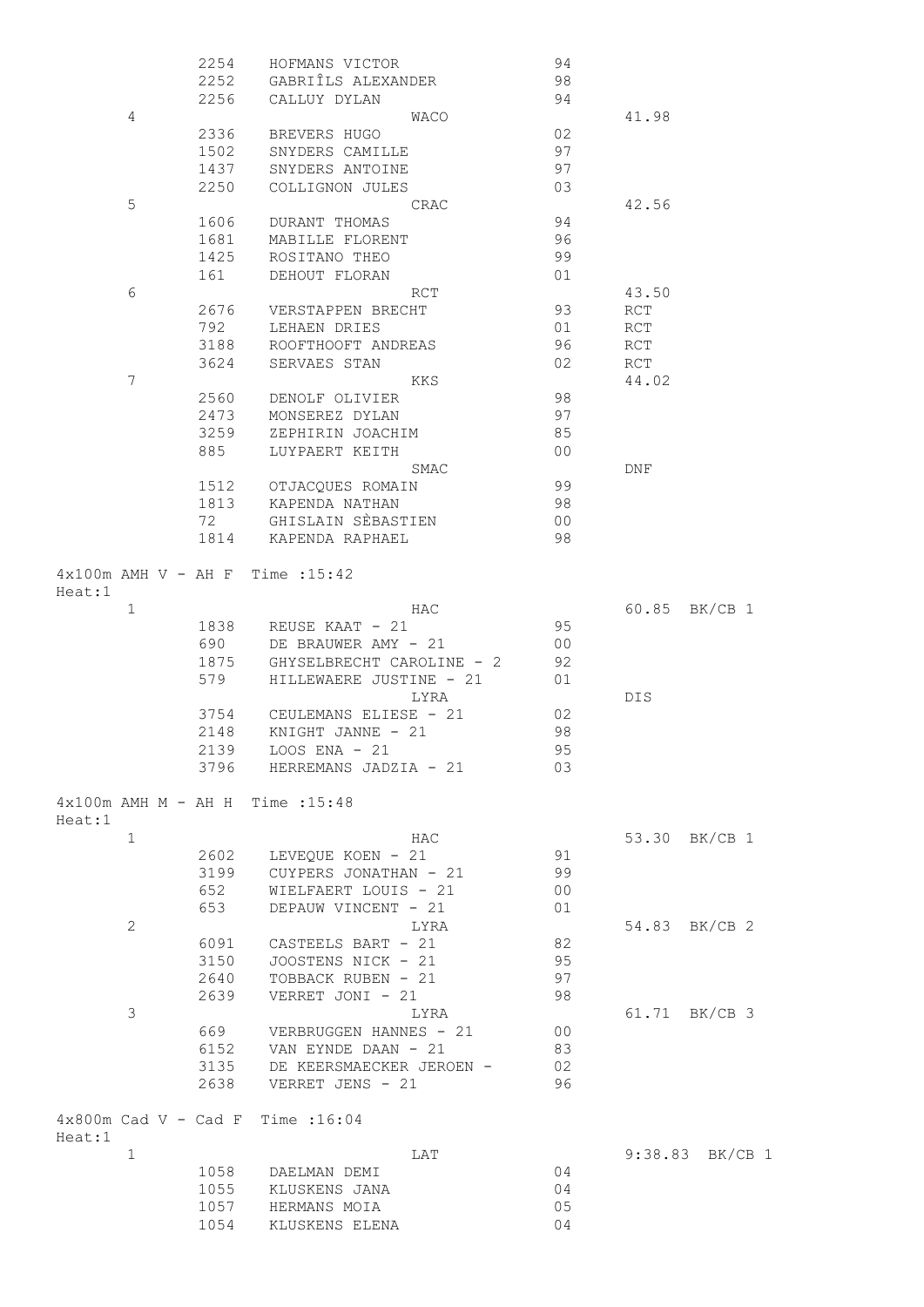|        | $\overline{2}$ |      |                                             | OSGA       |    |                   | $9:50.10$ BK/CB 2 |
|--------|----------------|------|---------------------------------------------|------------|----|-------------------|-------------------|
|        |                | 303  | LENGELE ALICE                               |            | 05 |                   |                   |
|        |                | 667  | SCUTNAIRE LÈA                               |            | 04 |                   |                   |
|        |                | 302  | GONNE SARAH                                 |            | 04 |                   |                   |
|        |                | 664  | FRANCOIS EVA                                |            | 04 |                   |                   |
|        | 3              |      |                                             | ACHL       |    |                   | $9:52.03$ BK/CB 3 |
|        |                | 1059 | GEUDENS YANE                                |            | 04 |                   |                   |
|        |                | 1705 | PICARD KAAT                                 |            | 05 |                   |                   |
|        |                | 1061 | BIERMANS STIEN                              |            | 04 |                   |                   |
|        |                | 1062 | WEYERS LORE                                 |            | 04 |                   |                   |
|        | 4              |      |                                             | RCG        |    | 9:55.88           |                   |
|        |                | 1568 | VERBERCKMOES MAUD                           |            | 05 |                   |                   |
|        |                | 1044 | D'HAUWERS FEMKE                             |            | 04 |                   |                   |
|        |                | 1770 | VAN HULLE OONA                              |            | 04 |                   |                   |
|        |                | 1050 | VAN AERDE BO                                |            | 04 |                   |                   |
|        | 5              |      |                                             | RIEM       |    | 10:04.45          |                   |
|        |                | 1634 | ORNELIS JULIE                               |            | 05 |                   |                   |
|        |                | 1298 | VAN BOSSCHE LISA                            |            | 05 |                   |                   |
|        |                | 1829 | BAEKE LINA                                  |            | 05 |                   |                   |
|        |                | 1416 | MUSSELY LISE                                |            | 05 |                   |                   |
|        | 6              |      |                                             |            |    |                   |                   |
|        |                |      |                                             | DAC        |    | 10:31.63          |                   |
|        |                | 1744 | VANDENBROUCKE JADE                          |            | 04 |                   |                   |
|        |                | 1735 | STANSON KATO                                |            | 04 |                   |                   |
|        |                | 1738 | VAN MIEGHEM ELISE                           |            | 04 |                   |                   |
|        |                | 1741 | FIERET NOVA                                 |            | 04 |                   |                   |
|        | 7              |      |                                             | TACT       |    | 10:42.81          |                   |
|        |                | 1129 | ROBBEN JANNE                                |            | 04 |                   |                   |
|        |                | 1826 | CROMBEZ-BLOEMEN NOÈMIE                      |            | 04 |                   |                   |
|        |                | 1124 | CLAES KAAT                                  |            | 05 |                   |                   |
|        |                | 1128 | ESKENS LENA                                 |            | 04 |                   |                   |
|        |                |      |                                             |            |    |                   |                   |
|        |                |      | $4x800m$ Sch V - Sco F Time : 16:22         |            |    |                   |                   |
| Heat:1 |                |      |                                             |            |    |                   |                   |
|        | $\mathbf 1$    |      |                                             | <b>RCG</b> |    | 9:44.68 BK/CB 1   |                   |
|        |                | 3744 | OWUSU BERYL                                 |            | 03 |                   |                   |
|        |                | 3659 | CAPA NILAY                                  |            | 03 |                   |                   |
|        |                | 3299 | VALCK YARA                                  |            | 02 |                   |                   |
|        |                | 3501 | VLAEMINCK SILKE                             |            | 02 |                   |                   |
|        | $\mathbf{2}$   |      |                                             | AZW        |    | $9:52.44$ BK/CB 2 |                   |
|        |                | 3316 | LUYSSEN LIESL                               |            | 02 |                   |                   |
|        |                | 3324 | WASTIJN CHIARA                              |            | 03 |                   |                   |
|        |                | 3313 | BREYE RUNE                                  |            | 03 |                   |                   |
|        |                | 3319 | VANDER CRUYSSEN HEIKE                       |            | 03 |                   |                   |
|        | 3              |      |                                             | CSDY       |    |                   | 10:02.41 BK/CB 3  |
|        |                | 2984 | COULON JULIETTE                             |            | 02 |                   |                   |
|        |                | 2681 | LEDECQ NINA                                 |            | 02 |                   |                   |
|        |                | 2630 | LALOUX SOPHIE                               |            | 03 |                   |                   |
|        |                | 2741 | VANHERENTHALS LISA                          |            | 03 |                   |                   |
|        | 4              |      |                                             | ACHL       |    | 10:17.18          |                   |
|        |                | 3274 | HELSEN LOUISE                               |            | 03 |                   |                   |
|        |                | 3285 | DE KORT JAANE                               |            | 03 |                   |                   |
|        |                | 3283 | PIERRÈ ELIN                                 |            | 03 |                   |                   |
|        |                | 3286 | RUTTEN SILKE                                |            | 02 |                   |                   |
|        |                |      |                                             |            |    |                   |                   |
|        |                |      | $4 \times 800$ m Cad M - Cad H Time : 16:31 |            |    |                   |                   |
| Heat:1 | $\mathbf 1$    |      |                                             | MACW       |    | 8:44.27 BK/CB 1   |                   |
|        |                | 935  | VANNOBEL SENNE                              |            | 04 |                   |                   |
|        |                | 1619 | HOEDT VICTOR                                |            | 04 |                   |                   |
|        |                | 938  | LOGIER WOUT                                 |            | 04 |                   |                   |
|        |                |      |                                             |            |    |                   |                   |
|        |                | 932  | RAMAKERS SVERRE                             |            | 05 |                   |                   |
|        | 2              |      |                                             | ACP        |    | 8:51.31 BK/CB 2   |                   |
|        |                | 1438 | D'HAESE LUCA                                |            | 04 |                   |                   |
|        |                | 1072 | DE CREMER CHIEL                             |            | 05 |                   |                   |
|        |                | 1074 | TAILLIEU LEON                               |            | 04 |                   |                   |
|        |                | 1426 | ZAIRI NOAM                                  |            | 04 |                   |                   |
|        | 3              |      |                                             | ASVO       |    |                   | 8:52.38 BK/CB 3   |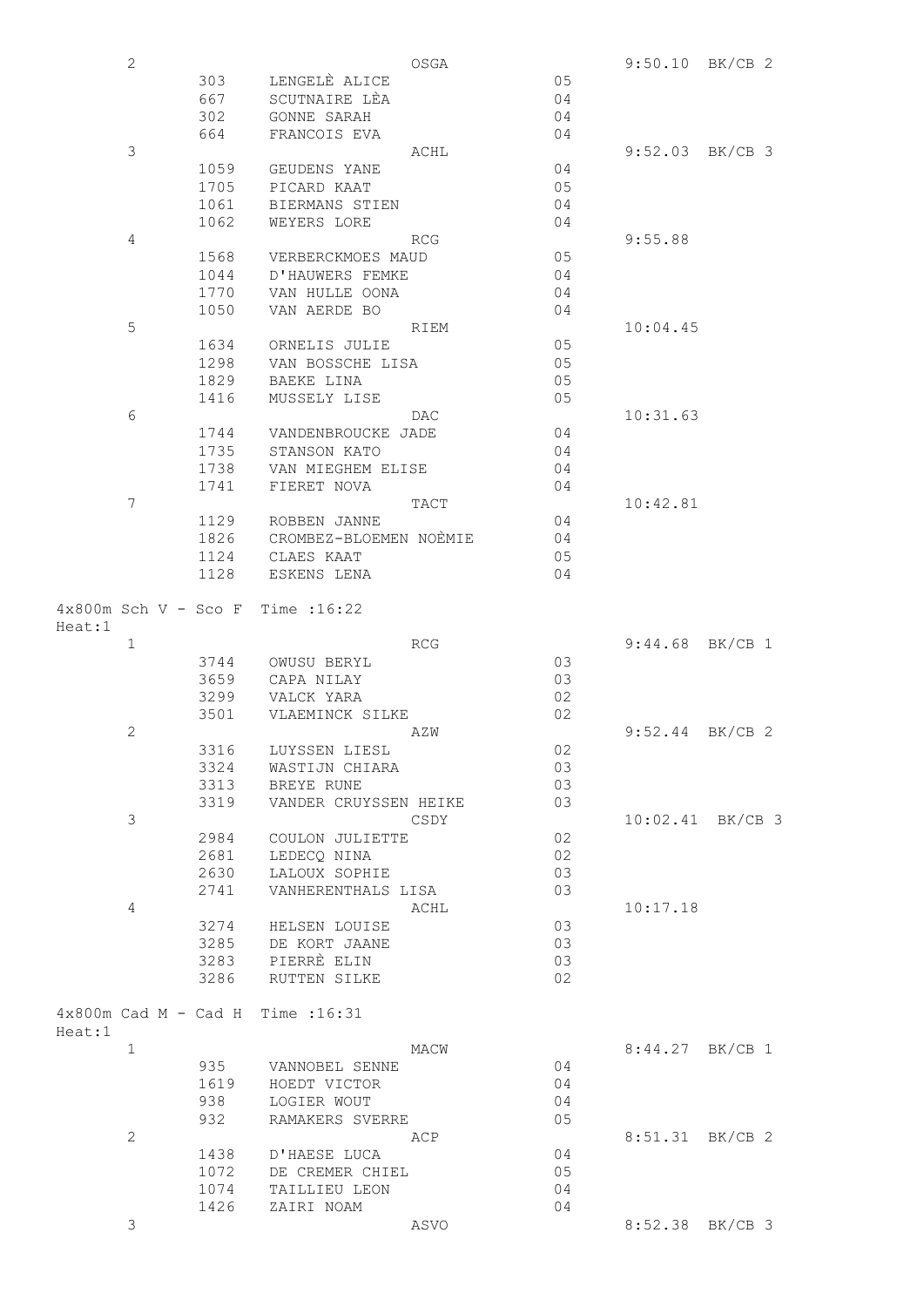|        |             | 1462<br>1791 | VANDENDRIESSCHE MATTEO                      | 04<br>04 |                 |  |
|--------|-------------|--------------|---------------------------------------------|----------|-----------------|--|
|        |             | 1463         | VAN RILLAER KORNEEL                         | 05       |                 |  |
|        |             | 1332         | MEULEMAN LARS<br>MARTENS ROBBE              | 04       |                 |  |
|        | 4           |              | FCHA                                        |          | 9:02.77         |  |
|        |             | 345          | ALPESSE QUENTIN                             | 04       |                 |  |
|        |             | 273          | DANON JULIEN                                | 04       |                 |  |
|        |             | 82           | SCHODER HUGO                                | 04       |                 |  |
|        |             | 191          | CARMANS LOUIS                               | 05       |                 |  |
|        | 5           |              |                                             |          | 9:05.50         |  |
|        |             | 788          | ACHL                                        | 05       |                 |  |
|        |             |              | PLUYM DAAN                                  |          |                 |  |
|        |             | 786          | DE BAL WOUT                                 | 04       |                 |  |
|        |             | 830          | MANGELSCHOTS JOREN                          | 05       |                 |  |
|        |             | 791          | ENGELEN ARTHUR                              | 05       |                 |  |
|        | 6           |              | DEIN                                        |          | 9:06.38         |  |
|        |             | 997          | LAMONT LUKAS                                | 04       |                 |  |
|        |             | 918          | BOTTERMAN KLAAS                             | 05       |                 |  |
|        |             | 1030         | VAN HOECKE BRAM                             | 04       |                 |  |
|        |             | 1032         | VAN RENTERGHEM THIJS                        | 04       |                 |  |
|        | 7           |              | KAAG                                        |          | 9:07.22         |  |
|        |             | 890          | COOREVITS KASPER                            | 05       |                 |  |
|        |             | 888          | COETSIER NOAH                               | 05       |                 |  |
|        |             | 892          | LEMMENS THIBAULT                            | 05       |                 |  |
|        |             | 801          | OOSTERLINCK NIELS                           | 04       |                 |  |
|        | 8           |              | AVT                                         |          | 9:07.30         |  |
|        |             | 1476         | VREVEN WOUT                                 | 05       |                 |  |
|        |             | 831          | ELSEN ROBBE                                 | 04       |                 |  |
|        |             | 893          | VRANKEN TJERRE                              | 04       |                 |  |
|        |             | 1055         | VANDERHOVEN MICHAEL                         | 04       |                 |  |
|        | $\mathsf 9$ |              | <b>RCG</b>                                  |          | 9:35.54         |  |
|        |             | 796          | BRAEM QUINTEN                               | 05       |                 |  |
|        |             | 797          | DE MUNTER VIKTOR                            | 04       |                 |  |
|        |             | 858          | DE KEYSER MAURO                             | 04       |                 |  |
|        |             | 803          | VAN DER MEIREN ILIAN                        | 05       |                 |  |
|        |             |              |                                             |          |                 |  |
|        | 10          |              | ACG                                         |          | 9:58.39         |  |
|        |             | 1025         | DE GEETER JASPER                            | 04       |                 |  |
|        |             | 1019         | VAN NIEUWENHOVE HANNES                      | 04       |                 |  |
|        |             | 1026         | VAN GANSBEKE SERVAAS                        | 05       |                 |  |
|        |             | 1066         | FRERE LOUIS                                 | 05       |                 |  |
|        | 11          |              | DCLA                                        |          | 10:13.20        |  |
|        |             | 1371         | VANHOVE ZENO                                | 05       |                 |  |
|        |             | 804          | VANSTEENKISTE JULES                         | 05       |                 |  |
|        |             | 946          | HESELMANS TIBO                              | 05       |                 |  |
|        |             | 947          | HESELMANS TOBI                              | 05       |                 |  |
|        |             |              |                                             |          |                 |  |
|        |             |              | $4 \times 800$ m Sch M - Sco H Time : 16:42 |          |                 |  |
| Heat:1 |             |              |                                             |          |                 |  |
|        | $\mathbf 1$ |              | FLAC                                        |          | 8:17.65 BK/CB 1 |  |
|        |             | 3331         | GAYSE BRENT                                 | 02       |                 |  |
|        |             | 3117         | VANHOUCKE STAN                              | 02       |                 |  |
|        |             | 3347         | VERSAVEL SIMON                              | 02       |                 |  |
|        |             | 3328         | BRUNEEL MAXIME                              | 02       |                 |  |
|        | 2           |              | DAC                                         |          | 8:29.26 BK/CB 2 |  |
|        |             | 3447         | BOELAERT ROBBE                              | 03       |                 |  |
|        |             | 3525         | DELPLACE KYRAN                              | 03       |                 |  |
|        |             | 3446         | BODSON TOON                                 | 03       |                 |  |
|        |             | 3319         | DE LANGHE TOMAS                             | 02       |                 |  |
|        | 3           |              | ADD                                         |          | 8:30.61 BK/CB 3 |  |
|        |             | 3223         | WIDART GAUTHIER                             | 02       |                 |  |
|        |             | 3053         | WAGEMANS RUBEN                              | 02       |                 |  |
|        |             | 3119         | ROUFFA BRAM                                 | 02       |                 |  |
|        |             | 3115         | BROERS TOM                                  | 02       |                 |  |
|        | 4           |              | <b>RCG</b>                                  |          | 8:46.18         |  |
|        |             | 3352         | MONSECOUR JORNI                             | 02       |                 |  |
|        |             |              |                                             |          |                 |  |
|        |             | 3022         | SCHOCKAERT SEM                              | 02       |                 |  |
|        |             | 2792         | VERSCHUERE TIJS                             | 03       |                 |  |
|        |             | 3021         | VAN DEN BOGAERT ROB                         | 03       |                 |  |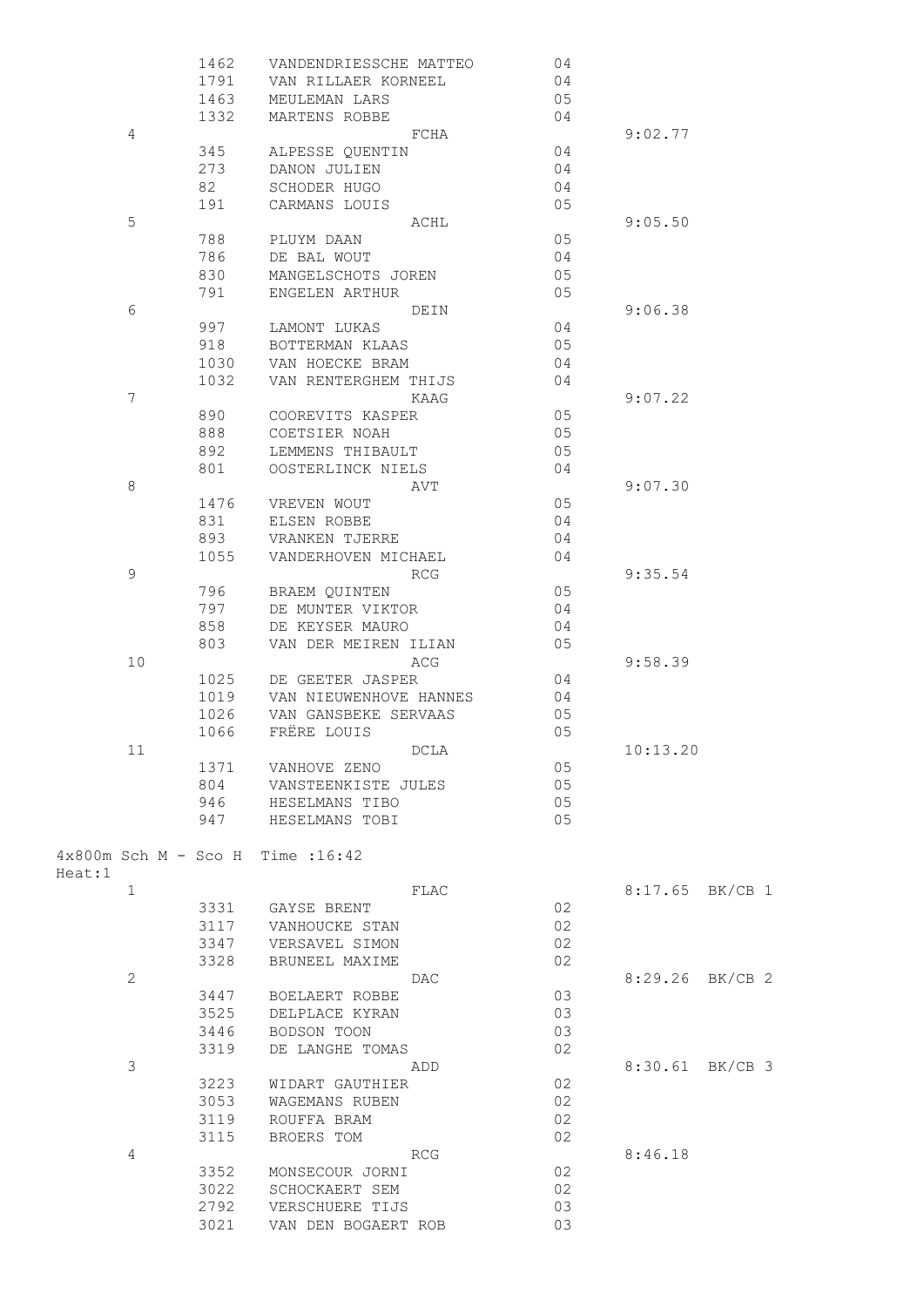|        | 5              |                                           | AVT                 |                | 8:52.59 |                   |
|--------|----------------|-------------------------------------------|---------------------|----------------|---------|-------------------|
|        |                | 2853                                      | VAN BAELEN SIEBE    | 02             |         |                   |
|        |                | 2800                                      | GIJBELS JOAS        | 02             |         |                   |
|        |                | 2854                                      | VAESEN DIETER       | 03             |         |                   |
|        |                | 3290                                      | VREVEN DRIES        | 03             |         |                   |
|        | 6              |                                           | ACG                 |                | 8:54.49 |                   |
|        |                | 2933                                      | VAN GANSBEKE LARS   | 02             |         |                   |
|        |                | 2968                                      | BUSSCHAERT JOPPE    | 03             |         |                   |
|        |                | 2926                                      | GEEROMS JORDY       | 03             |         |                   |
|        |                | 2934                                      | VAN ACKER LANDER    | 03             |         |                   |
|        | $\overline{7}$ |                                           | CSDY                |                | 9:01.74 |                   |
|        |                | 2391                                      | LOUVEAUX CORENTIN   | 02             |         |                   |
|        |                | 2429                                      | PORCELLI RAYAN      | 03             |         |                   |
|        |                | 2325                                      |                     | 02             |         |                   |
|        |                |                                           | DUPRIEZ VICTOR      |                |         |                   |
|        |                | 2218                                      | VANCOLEN PIERRE     | 02             |         |                   |
|        |                |                                           |                     |                |         |                   |
|        |                | $4 \times 400$ m AC V - TC F Time : 17:04 |                     |                |         |                   |
| Heat:1 |                |                                           |                     |                |         |                   |
|        | $\mathbf 1$    |                                           | SER                 |                | 3:59.36 |                   |
|        |                | 1271                                      | DELAHAUT KATYA      | 99             | SER     |                   |
|        |                | 3047                                      | COLLARD ERINE       | 03             | SER     |                   |
|        |                | 114                                       | WELSCH MILLY        | 0 <sup>0</sup> | SER     |                   |
|        |                | 502                                       | BOTTY GYLLIANE      | 04             | SER     |                   |
|        | $\overline{c}$ |                                           | USBW                |                | 4:07.14 |                   |
|        |                | 1112                                      | DELOOF JUSTINE      | 97             |         |                   |
|        |                | 2635                                      | CHEVALIER EULALIE   | 02             |         |                   |
|        |                | 2607                                      | VASTEELS LUCIE      | 03             |         |                   |
|        |                | 2818                                      | DELANGHE EMMA       | 02             |         |                   |
|        | 3              |                                           | ARAC                |                | 4:11.45 |                   |
|        |                | 518                                       | NYS KATHY           | 0 <sub>0</sub> |         |                   |
|        |                | 3439                                      | GOVAERTS LEONIE     | 02             |         |                   |
|        |                | 3358                                      | MEEUS MARTHE        | 02             |         |                   |
|        |                | 1734                                      | JULES SEGERS LIENE  | 93             |         |                   |
|        |                |                                           |                     |                |         |                   |
|        | 4              |                                           | SPBO                |                | 4:11.72 |                   |
|        |                | 1276                                      | BORRY INE           | 04             |         |                   |
|        |                | 3507                                      | LEJON HELENE        | 02             |         |                   |
|        |                | 1423                                      | VAN AERSCHOT RIET   | 05             |         |                   |
|        |                | 3548                                      | BIESEMANS FIEN      | 03             |         |                   |
|        | 5              |                                           | RFCL                |                | 4:14.69 |                   |
|        |                | 21                                        | LEHAEN CLAIRE       | 01             |         |                   |
|        |                | 134                                       | GABRIEL NELL        | 04             |         |                   |
|        |                | 863                                       | POSSEN ANNA         | 04             |         |                   |
|        |                | 1221                                      | WARNIER VIRGINIE    | 97             |         |                   |
|        | 6              |                                           | ROBA                |                | 4:19.37 |                   |
|        |                | 706                                       | VANDERWEGEN LORE    | 0 <sub>0</sub> |         |                   |
|        |                | 3410                                      | DE MEYER STIEN      | 03             |         |                   |
|        |                | 1076                                      | COENE CHARLOTTE     | 04             |         |                   |
|        |                | 1919                                      | SMOLDERS LISELOT    | 99             |         |                   |
|        |                |                                           |                     |                |         |                   |
|        |                | 4x400m AC V - TC F Time : 17:04           |                     |                |         |                   |
| Heat:2 |                |                                           |                     |                |         |                   |
|        | $\mathbf 1$    |                                           | DEIN                |                |         | $3:52.29$ BK/CB 1 |
|        |                | 3984                                      | MOUSTIE KATO        | 02             |         |                   |
|        |                | 831                                       | GOOSSENS ZITA       | 0 <sub>0</sub> |         |                   |
|        |                | 2239                                      | COPPENOLLE EMMA     | 96             |         |                   |
|        |                | 1692                                      | DUYCK CHARLOTTE     | 97             |         |                   |
|        | $\mathbf{2}$   |                                           | ACW                 |                |         | $3:54.06$ BK/CB 2 |
|        |                | 2348                                      | ROSSAERT ISAURA     | 92             |         |                   |
|        |                | 508                                       |                     | 01             |         |                   |
|        |                |                                           | THYSSEN LISSE       |                |         |                   |
|        |                | 738                                       | CAELDRIES CHRISTINE | 01             |         |                   |
|        |                | 1716                                      | ROSSAERT MIREILLE   | 90             |         |                   |
|        | 3              |                                           | KAAG                |                |         | 3:56.90 BK/CB 3   |
|        |                | 854                                       | VEREECKE HANNA      | 0 <sub>0</sub> |         |                   |
|        |                | 674                                       | LAHEY LEONIE        | 0 <sub>0</sub> |         |                   |
|        |                | 2516                                      | MICHIELS HEGE       | 96             |         |                   |
|        |                | 3565                                      | GHIJSELINGS SYRAH   | 02             |         |                   |
|        | 4              |                                           | LACE                |                | 3:57.95 |                   |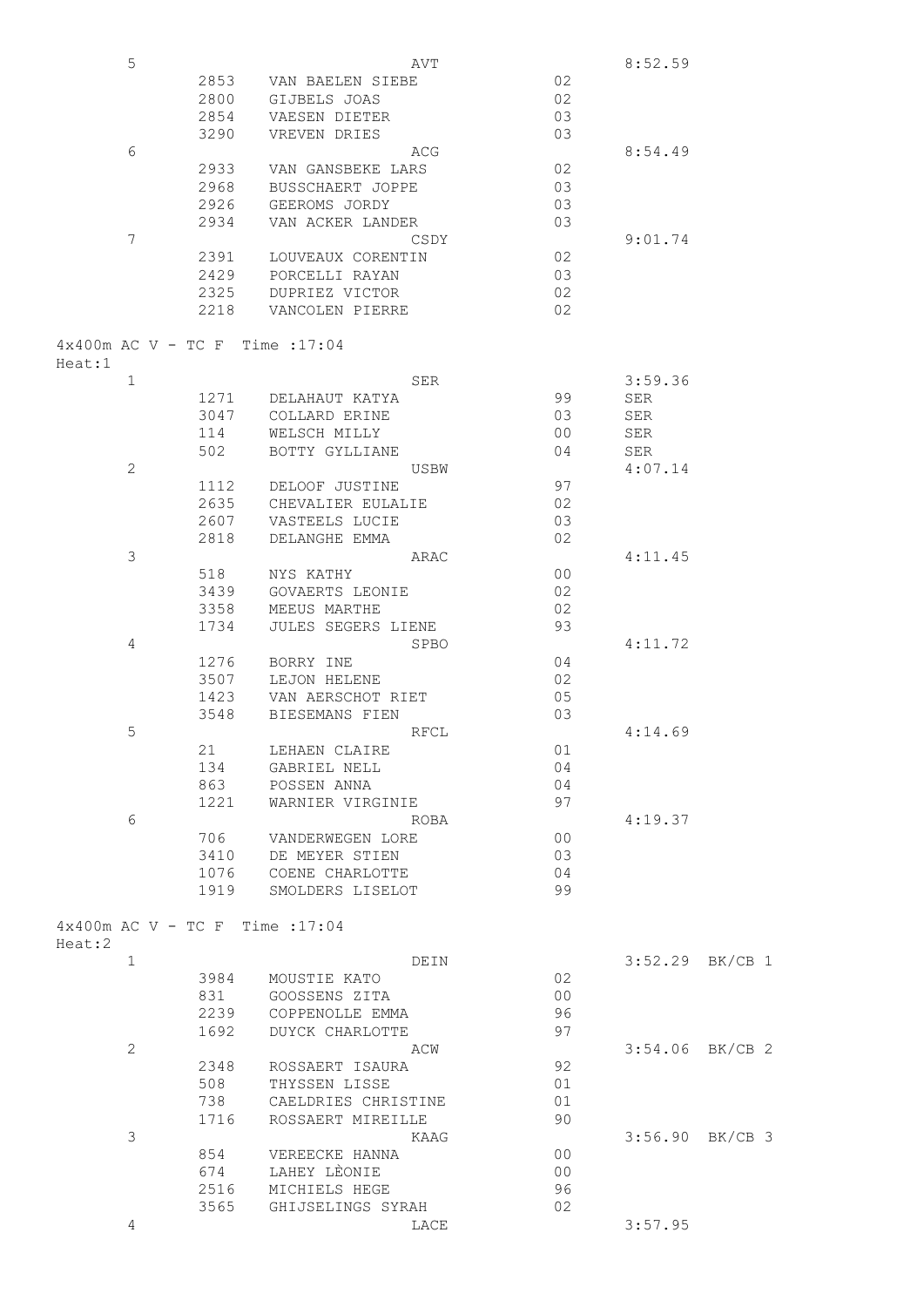|        |              | 1010 | FICKERS LISA                     | 96             |         |                   |
|--------|--------------|------|----------------------------------|----------------|---------|-------------------|
|        |              | 1016 | R^HL LORENA                      | 99             |         |                   |
|        |              | 15   | FICKERS ELENE                    | 0 <sub>0</sub> |         |                   |
|        |              | 1015 | R^HL ALICIA                      | 99             |         |                   |
|        | 5            |      | RIEM                             |                | 3:58.00 |                   |
|        |              | 3451 | DE BOCK LISA                     | 02             |         |                   |
|        |              | 2106 | BAUWENS LORE                     | 97             |         |                   |
|        |              | 1764 | HEMELSOET LARA                   | 96             |         |                   |
|        |              | 1762 | CORNELIS JACINTHA                | 98             |         |                   |
|        | 6            |      | VMOL                             |                | 3:58.86 |                   |
|        |              | 1619 | GOETSCHALCKX MIEKE               | 96             |         |                   |
|        |              | 1710 | HOREMANS JANA                    | 99             |         |                   |
|        |              | 3426 | CLAES NOA                        | 03             |         |                   |
|        |              | 1615 | <b>JANSEN JANA</b>               | 99             |         |                   |
|        |              |      | 4x400m AC M - TC H Time : 17:17  |                |         |                   |
| Heat:1 | $\mathbf 1$  |      |                                  |                |         | $3:17.95$ BK/CB 1 |
|        |              |      | RESC                             |                |         |                   |
|        |              | 2015 | KABUYA HUGUES                    | 97             |         |                   |
|        |              | 1389 | MONTILLA DIMITRI                 | 98             |         |                   |
|        |              | 1744 | BADJI ASAMTI                     | 95             |         |                   |
|        |              | 1283 | LINS SÈBASTIEN                   | 92             |         |                   |
|        | $\mathbf{2}$ |      | AVR                              |                | 3:20.54 | $BK/CB$ 2         |
|        |              | 816  | DOOM ELIAS                       | 01             |         |                   |
|        |              | 2747 | VAN OOST LOIC                    | 95             |         |                   |
|        |              | 2862 | BAU IWEIN                        | 96             |         |                   |
|        |              | 2935 | DOOM ALEXANDER                   | 97             |         |                   |
|        | 3            |      | AZW                              |                |         | $3:25.83$ BK/CB 3 |
|        |              | 2691 | SERCU OLIVIER                    | 96             |         |                   |
|        |              | 2245 | ROTSAERT TIBO                    | 90             |         |                   |
|        |              | 2690 | SERCU JULIEN                     | 96             |         |                   |
|        |              | 2922 | DECOUTERE NATAN                  | 97             |         |                   |
|        | 4            |      | ASVO                             |                | 3:26.59 |                   |
|        |              | 718  | VAN SCHUYLENBERGH DRIES          | 01             |         |                   |
|        |              | 2881 | GHYSELINCK BEN                   | 91             |         |                   |
|        |              | 3167 | NEUVILLE PEPIJN                  | 02             |         |                   |
|        |              | 2905 | BOTTE STEF                       | 98             |         |                   |
|        | 5            |      | ROBA                             |                | 3:27.66 |                   |
|        |              | 3159 | BRAILE LUCA                      | 99             |         |                   |
|        |              | 552  | SMETS BENJAMIN                   | 01             |         |                   |
|        |              | 473  | VANDEUREN TIMO                   | 0 <sub>0</sub> |         |                   |
|        |              | 690  | DE NEEF MILAN                    | 01             |         |                   |
|        | 6            |      | LIER                             |                | 3:28.73 |                   |
|        |              | 827  | VERRETH JONAS                    | 0 <sup>0</sup> |         |                   |
|        |              | 2705 | MEEUS WOUTER                     | 97             |         |                   |
|        |              | 2706 | ONS VINCENT                      | 98             |         |                   |
|        |              | 2813 | HEYLEN MAARTEN                   | 98             |         |                   |
|        |              |      | 4x400 AMH V - AH F Time : 17:30  |                |         |                   |
| Heat:1 |              |      |                                  |                |         |                   |
|        | $\mathbf 1$  |      | HAC                              |                |         | $5:14.64$ BK/CB 1 |
|        |              |      | 1838 REUSE KAAT - 21             | 95             |         |                   |
|        |              |      | 1875 GHYSELBRECHT CAROLINE - 2   | 92             |         |                   |
|        |              | 579  | HILLEWAERE JUSTINE - 21          | 01             |         |                   |
|        |              | 690  | DE BRAUWER AMY - 21              | 0 <sub>0</sub> |         |                   |
|        | $\mathbf{2}$ |      | LYRA                             |                |         | $7:09.11$ BK/CB 2 |
|        |              | 3754 | CEULEMANS ELIESE - 21            | 02             |         |                   |
|        |              | 2148 | KNIGHT JANNE - 21                | 98             |         |                   |
|        |              |      | 3796 HERREMANS JADZIA - 21       | 03             |         |                   |
|        |              | 1930 | CHAUVAUX JOKE - 21               | 94             |         |                   |
| Heat:1 |              |      | 4x400m AMH M - AH H Time : 17:34 |                |         |                   |
|        | $1\,$        |      | HAC                              |                |         | $4:21.13$ BK/CB 1 |
|        |              |      | 2602 LEVEQUE KOEN - 21           | 91             |         |                   |
|        |              | 2496 | BULTIAUW DAVID - 21              | 89             |         |                   |
|        |              | 652  | WIELFAERT LOUIS - 21             | 0 <sup>0</sup> |         |                   |
|        |              |      |                                  |                |         |                   |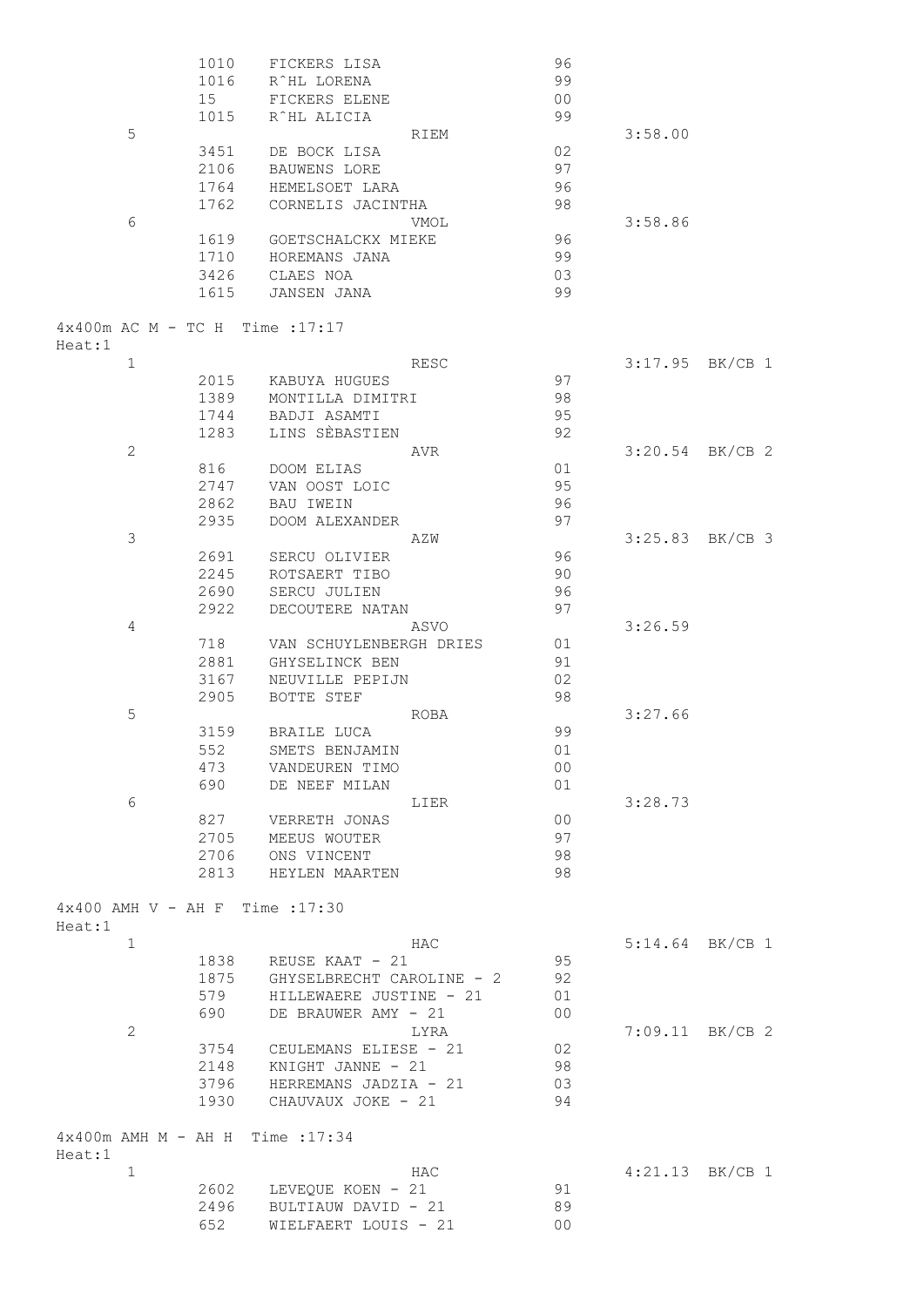|        |                | 3199         | CUYPERS JONATHAN - 21             | 99             |                   |                  |
|--------|----------------|--------------|-----------------------------------|----------------|-------------------|------------------|
|        | $\overline{c}$ |              | LYRA                              |                | 4:39.83 BK/CB 2   |                  |
|        |                | 6091         | CASTEELS BART - 21                | 82             |                   |                  |
|        |                | 3135         | DE KEERSMAECKER JEROEN -          | 02             |                   |                  |
|        |                | 2640         | TOBBACK RUBEN - 21                | 97             |                   |                  |
|        |                | 2638         | VERRET JENS - 21                  | 96             |                   |                  |
|        | 3              |              | LYRA                              |                | $5:01.54$ BK/CB 3 |                  |
|        |                | 669          | VERBRUGGEN HANNES - 21            | 0 <sup>0</sup> |                   |                  |
|        |                | 3150         | JOOSTENS NICK - 21                | 95             |                   |                  |
|        |                | 6157         | VERHEYDEN GEERT - 21              | 68             |                   |                  |
|        |                | 2639         | VERRET JONI - 21                  | 98             |                   |                  |
| Heat:1 |                |              | 4x1500m AC M - TC H Time :18:00   |                |                   |                  |
|        | 1              |              | LYRA                              |                |                   | 16:03.35 BK/CB 1 |
|        |                | 3242         | LEMOUCHE LINDERT                  | 97             |                   |                  |
|        |                | 3153         | SOMERS MICHAEL                    | 95             |                   |                  |
|        |                | 2776         | VERMEULEN LANDER                  | 99             |                   |                  |
|        |                | 2775         | VERMEULEN JOCHEM                  | 98             |                   |                  |
|        | $\overline{c}$ |              | CSDY                              |                |                   | 16:25.53 BK/CB 2 |
|        |                | 1636         | MICHEL MAXIME                     | 92             |                   |                  |
|        |                | 1398         | CRICKILLON TANCREDE               | 99             |                   |                  |
|        |                | 1700         | DELGUSTE MARTIN<br>DELVOIE MAXIME | 91<br>97       |                   |                  |
|        | 3              | 1399         | FLAC                              |                |                   | 16:27.95 BK/CB 3 |
|        |                | 2961         | GOUDESEUNE JONATHAN               | 98             |                   |                  |
|        |                | 3030         | CALLENS KLAAS                     | 96             |                   |                  |
|        |                | 2309         | OUTTIER LUKAS                     | 96             |                   |                  |
|        |                | 714          | VANDELANNOOTE TIBAUT              | 01             |                   |                  |
|        | 4              |              | <b>RFCL</b>                       |                | 16:34.13          |                  |
|        |                | 1315         | LOUIS SEBASTIEN                   | 96             |                   |                  |
|        |                | 1253         | MERTZ CHRISTOPHER                 | 93             |                   |                  |
|        |                | 1254         | KEBRON QUENTIN                    | 92             |                   |                  |
|        |                | 1255         | CARDILLO JOACHIM                  | 88             |                   |                  |
|        | 5              |              | AVMO                              |                | 16:39.62          |                  |
|        |                | 2618         | D'HOORE SIMON                     | 94             |                   |                  |
|        |                | 3272         | VAN HESSCHE REINOUT               | 87             |                   |                  |
|        |                | 2823         | DECLERCK WARD                     | 97             |                   |                  |
|        |                | 6822         | DECLERCK MISHA                    | 82             |                   |                  |
|        | 6              |              | RIWA                              |                | 17:04.84          |                  |
|        |                | 1765         | COURTIN HUGO                      | 97             |                   |                  |
|        |                | 1568         | AZZOUZ SOUHAIB                    | 98             |                   |                  |
|        |                | 2187         | VAN HAMMEE SIMON                  | 02             |                   |                  |
|        |                | 1767         | BROZE JEAN                        | 99             |                   |                  |
|        | 7              |              | ACKO                              | 86             | 17:26.17          |                  |
|        |                | 2183<br>2158 | RONDOU NIELS<br>DECOSTER THOMAS   | 97             |                   |                  |
|        |                | 2155         | DEMEYERE HANS                     | 89             |                   |                  |
|        |                | 2157         | DEMEYERE MAARTEN                  | 95             |                   |                  |
|        |                |              |                                   |                |                   |                  |
|        |                |              | $4x200m$ AC V - TC F Time : 18:10 |                |                   |                  |
| Heat:1 | 1              |              | RCG                               |                | $1:35.97$ BK/CB 1 |                  |
|        |                |              | 2234 BAUWENS LAURES               | 99             |                   |                  |
|        |                | 2420         | GAYE KINÈ                         | 98             |                   |                  |
|        |                | 646          | GOOSSENS JUSTINE                  | 0 <sub>0</sub> |                   |                  |
|        |                | 2391         | VERVAET IMKE                      | 93             |                   |                  |
|        | $\mathbf{2}$   |              | AVT                               |                | $1:39.33$ BK/CB 2 |                  |
|        |                | 1088         | DAVIDS MAITHE                     | 05             |                   |                  |
|        |                | 3785         | ADEWOYE LAURYN                    | 03             |                   |                  |
|        |                | 1639         | VAN DER GAAST LORE                | 97             |                   |                  |
|        |                | 482          | ROSIUS RANI                       | 0 <sub>0</sub> |                   |                  |
|        | 3              |              | ROBA                              |                | $1:39.60$ BK/CB 3 |                  |
|        |                | 2165         | KINABLE CHARLOTTE                 | 98             |                   |                  |
|        |                | 1698         | BELLEMANS INGE                    | 95             |                   |                  |
|        |                | 2230         | LENCHANT SIETSKE                  | 93             |                   |                  |
|        |                | 1699         | ANDRIES LIEN                      | 93             |                   |                  |